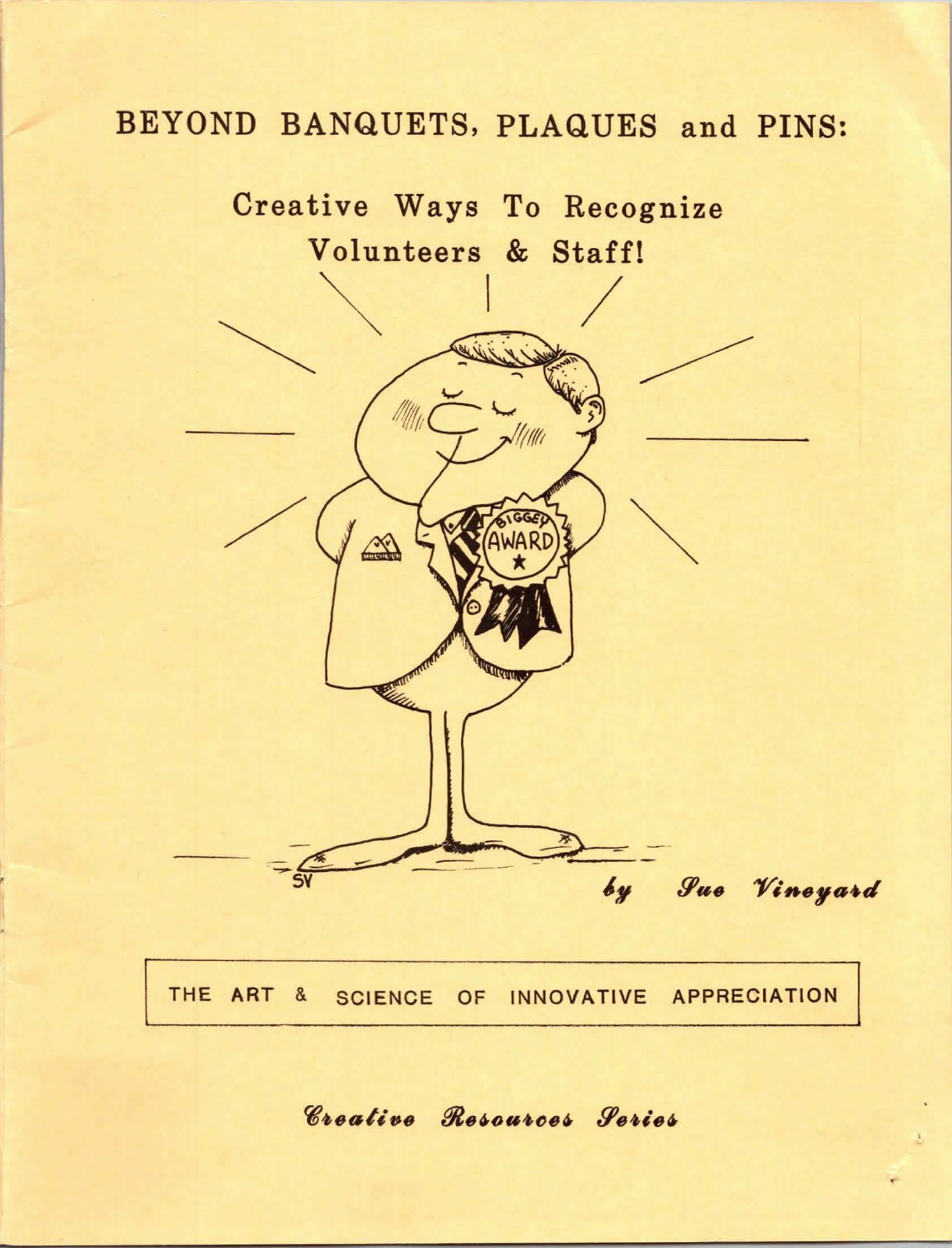This monograph marks the first in a series of works designed to meet the needs of those people in human services who must motivate and manage our most valuable resource... PEOPLE!

# what is the

Rraating Resources *<i><u>Parias?*</u>

As we step into the 1980's, human services will be called on to be more resourceful, creative and flexible than<br>ever before. The challenge to "do more with less" will<br>become the rallying cry for those managers who can adapt, change, innovate and inspire. Tragically, it may also<br>sound the death knell for those who continue to insist on rigid "but we always/but we never" thinking.

To assist the process of becoming more creative and resourcefulis the purpose of this monograph and those that will<br>follow, dealing with Recruitment, Doing More With Less, Grassroots Fund Raising, Marketing, PR, etc., etc.

Each aspect of the series will deal with the "art and science" of the topic plus practical suggestions to be used immediately. It is hoped that beyond the concepts learned, a sense of creativity, hope and humor will be conveyed, so that readers will carry these into their own implementation!

The entire series is dedicated to people in need who must depend on those committed and equipped to serve.

..... Sue Vineyard editor/author

Published by

HERITAGE ARTS<br>(312) 964-1194 1807 Prairie Avenue Downers Grove, IL 60515

### About the Author

Sue Vineyard is a noted trainer, consultant and author in volunteer management, fundraising and motivation. With nearly 20 years of experience, she brings a practical knowledge and expertise to all her work and delivers it with a sense of humor and reality! Sue was National Director with Project Concern, an international training and health care organization. While there she helped to manage over 30,000 volunteers coast to coast who raised \$17,000,000 in pledges averaging \$3. She also served as Senior Associate to Marlene Wilson, training hundreds of human service groups in all aspects of management. In 1974 she was named as an Outstanding Young Woman of America for her work in human services. She is the author of the highly acclaimed book "Finding Your Way Through The Maze of Volunteer Management."

Sue holds a B.S.Ed. from Western Illinois University and the C.V.M. (Certified Volunteer Manager) from the University of Colorado.

G. copyright 1981 by Sue Vineyard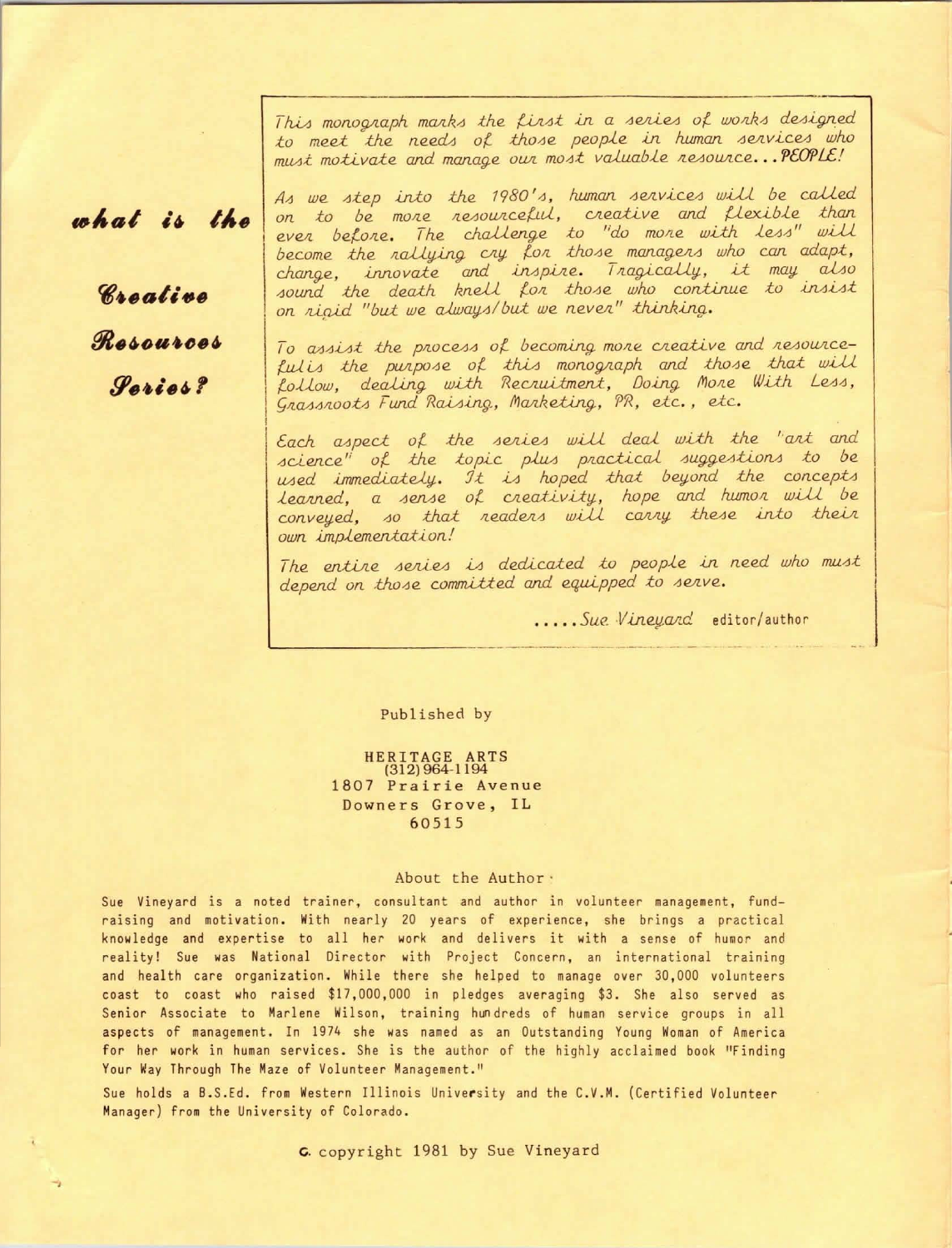# **HUMAN SERVICE MANAGERS ASK:**

- \* Why is our annual Recognition Banquet the highlight of some of our volunteers' year, and a thing to be avoided at all costs by others?
- \* Why do some staff (paid and nonpaid) leave our agency feeling unappreciated when they've been given the same recognit as others who stay year after year
- Why do the recognition programs that have worked so well for 20 years seem to be turning our newer people off?
- \* Why can't someone come up with a sure-fire, no-fail, all-inclusive recognition packet that is appropriate for everyone?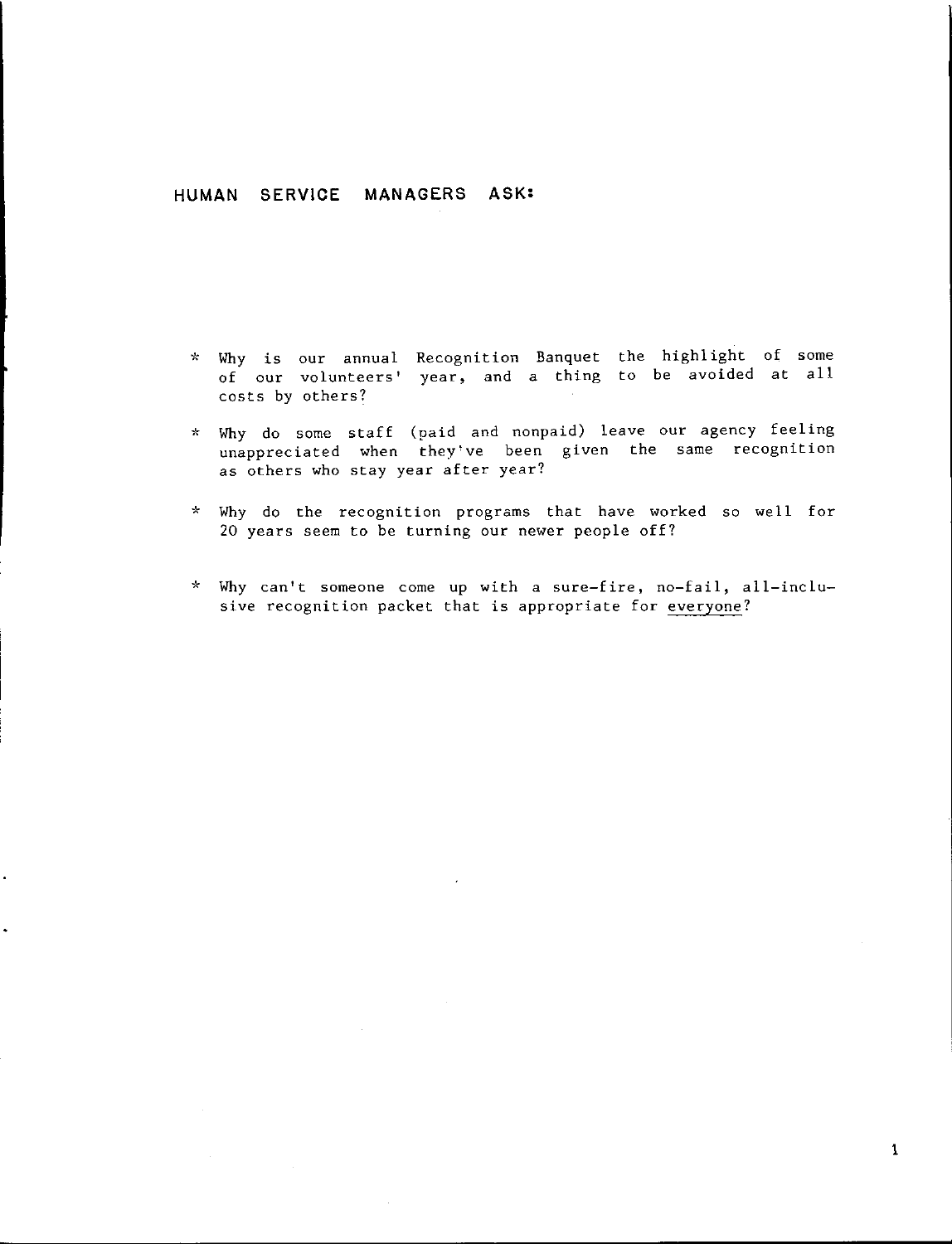#### **WHAT 18 18 PRECOGNITION**<sup>11</sup>

#### **(AND WHAT lS IT NOT?)**

**In** Webster's **New** World Dictionary: **we** are told that the definition of the word itself is: **1)** to be acknowledgement and approval; 3) gratitude; 4) to notice as in passing.

If glanced at quickly, this definition seems to validate all the things we have come to regard as "recognition" for our volunteer and paid staffers:

- •End of the year Banquets
- •Service pins and patches
- •Awards and plaques, etc.,

Indeed, these are forms of recognition that are viable, necessary and rewarding as tangible items of gratitude and notice.

But wait •. let's look again at the first part of the definition, but from a different angle:

Webster says that recognition is "to be aware of"...certainly we have tried to be aware of what our volunteers and paid staffers do for our agencies, but have we also been as aware of what each individual is motivated by? Their needs? Wants? Values? What they are proudest of?

Without really understanding what is going on inside of people, how can we know what they define as appropriate recognition? If a person does public speaking and writing for our agency and is most proud of the speaking but we only applaud the writing, the "recognition" will seem hollow to them!

A critical learning, therefore, in the art of recognition is that:

### **CO** RECOGNITION MUST BE USER-ORIENTED<br>
TO BE EFFECTIVE! TO BE EFFECTIVE!

This learning sounds a warning bell to managers who design and implement

recognition programs in accordance with what the manager defines as  $ire-$ cognition." To avoid this nitfall To avoid this pitfall, the effective, enabling manager\*\* continually works toward understanding the volunteer and paid staff's motivational needs and definitions in order to create systems meaningful to the recipients. This understanding come: from honest listening and observat from the initial interview on through to termination.



In this monograph, we will examine the motivational theories proposed by psychologists and behavioral scientists that help us understand more about the various categories of motivation. These theories will help us recognize specific characteristics that allow us to personalize recognition (as much as possible) to meet individuals' needs and values.

We will also study assumptions we hold regarding volunteers and traditions, and examine recognition as it relates to orgpnizational climate and management.

\*See Bibliography.

- \*\*As described by Marlene Wilson in her book 11The Effective Management of Volunteer
- Programs." See Bibliography.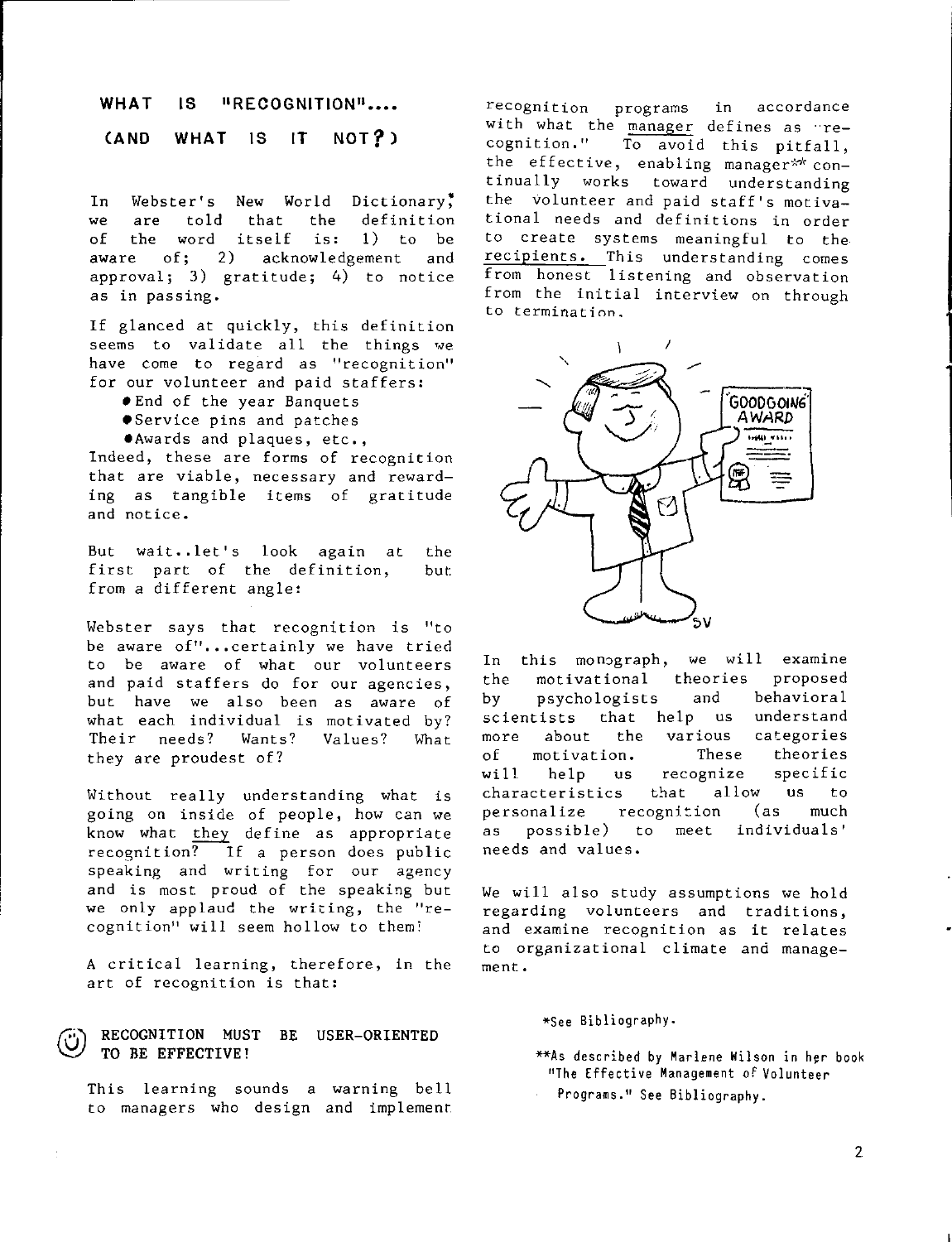# **RECOGNITION CANNOT** BE **CANNED**

A second learning that comes from the deeper examination of "recognition" is the awareness that:

**RECOGNITION**  $^{\circ}$  PRE-PACKAGED! CANNOT BE **TOTALLY** 



If those items that are available tc you (plaques, pins, certificates, posters, etc,) are appropriate to the people to be recognized, fine, by all means use them! Avoid, however, the feeling that everyone feels recognized because all received an attractive patch or pin,

The reality of this came home to me as I watched walkers at the end of a 20 mile walkathon.As each received their certificate of completion, I noted that some beamed with pride and proudly showed it to parents, friends, etc. (Most of those certificates ended up framed on walls.) Others smiled appreciatively and then crammed it into their pockets (probably to be retrieved wet and soggy by Mom after it was washed along with the jeans!)

Yet another young walker grinned from ear to ear as he received it, exclaiming, "Wow, thanks, it's just what I needed!" He then proceeded to carefully place it on his lap as a "plate" for his post-walk barbeque beef and chips!

What those walkers taught us is that the quest for a no-fail "recognition package" that delights everyone in the same way is a fantasy.

Such a package fails not because of its contents (usually of high and creative quality) but from its excl sive and non-personalized use.

Our critical learning, therefore; is that:

**EXECOGNITION,**<br>**NEEDS** TO BE  $NEEDS$ **CREATIVELY**  DUALS. **TO BE EFFECTIVE,**  BE **PERSONALIZED AND**  APPROPRIATE TO INDIVI

# EXAMINE TRADITIONS....

# **(GENTLY BUT THOROUGHLY)**

Your agency has been holding its annual "End-of-the-Year, Gee-Thanks-Folks" banquet (complete with creamed chicken and peas!) since old Teddv Roosevelt stormed up San Juan hill. Wonderful.

There are probably many old timers who would accuse you of heresy if you changed one item on the annual agenda. Other not-so-oldtimers consider the banquet the highlight of their year. In response to the needs of both kinds of people you will need to be careful about going overboard and dropping the annual affair! Change for the sake of change is dangerous and just because you think you'll turn into the jolly green giant with feathers if you eat any more creamed chicken and peas is NOT a good enough reason to drop it!

Believe me when I say I am not propo ing that all agencies drop their banquets! I am saying that all trad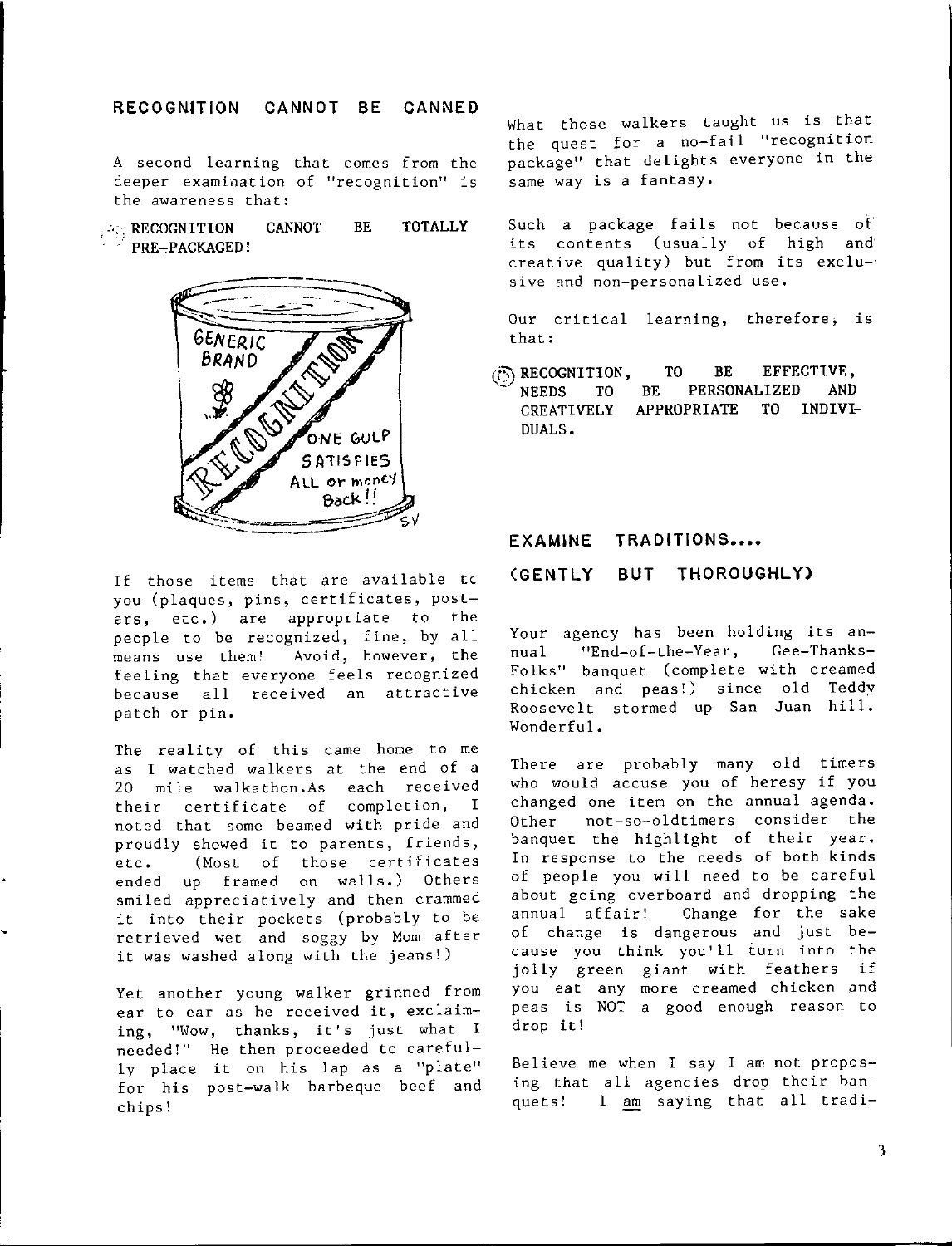tions can benefit from examination to see how they fit into the total picture of reward and recognition. (Lovers of banquets, creamed chicken and peas may not put down their swords!)

I would urge you to do some quiet evaluation of the mood of your volunteers and staff in relation to any annual affair or recognition program. How do they feel about it? What percentage of your people feel recognized? How many people are actually recognized as individuals?



After examining the feelings (remember, feelings are facts!) surrounding any programs, examine the specifics<br>about it: Is it the only recognition Is it the only recognition all year or one part of a diversified appreclation program? Does the administration of your agency see appreciation as an "event" rather than a .process? Has your agency fallen into 'the habit of making any program identical to what has gone on in the past? Are you still trying to recapture the success of an event held 20 years ago? Has a recognition event's traditional location long ago stopped being the center of your people's living area? Are there parts of your programs no one understands? (I once ran into a group that annually gave an award in the name of someone no one could recatl nor even knew what connection they might havehad with their group. Why an award was given in this person's name was a complete mystery!)

In case you're wondering how you go about examining traditions, I might suggest a concept most people seem to overlook,,, probably not because of it's intricacy, but because of it's being so obvious:

# @IF YOU **WANT** TO FIND OUT HOW PEOPLE FEEL ABOUT THINGS... ASK THEM!!

This is a critical learning in our quest to understand effective recognition.

In a following section of this monograph, we'll examine the modern volunteer. In so doing we will discover that one highly valued form of recognition to our thoroughly modern Millies and Milfords is BEING INVOLVED IN THE DECISION-MAKING PROCESSES of our agencies. In other words, you are saying to a volunteer or paid staffer, "We value your input and you as a contributing individual" when we ask them to share their thoughts in planning, organizing, staffing, directing and assessing the agencies' workings....... including the rewards!

### **RECOGNITION AS PART OF**

# **THE MANAGEMENT PROCESS**

Space will not permit a total recap of the management process here.

Suffice it to say that many fine books have been written on management in general and specifically on management for human service organizations.\*

For our purposes here, we need to understand that management, like recognition, is a process rather than a product; a becoming rather than an ending point.

\*See Bibliography.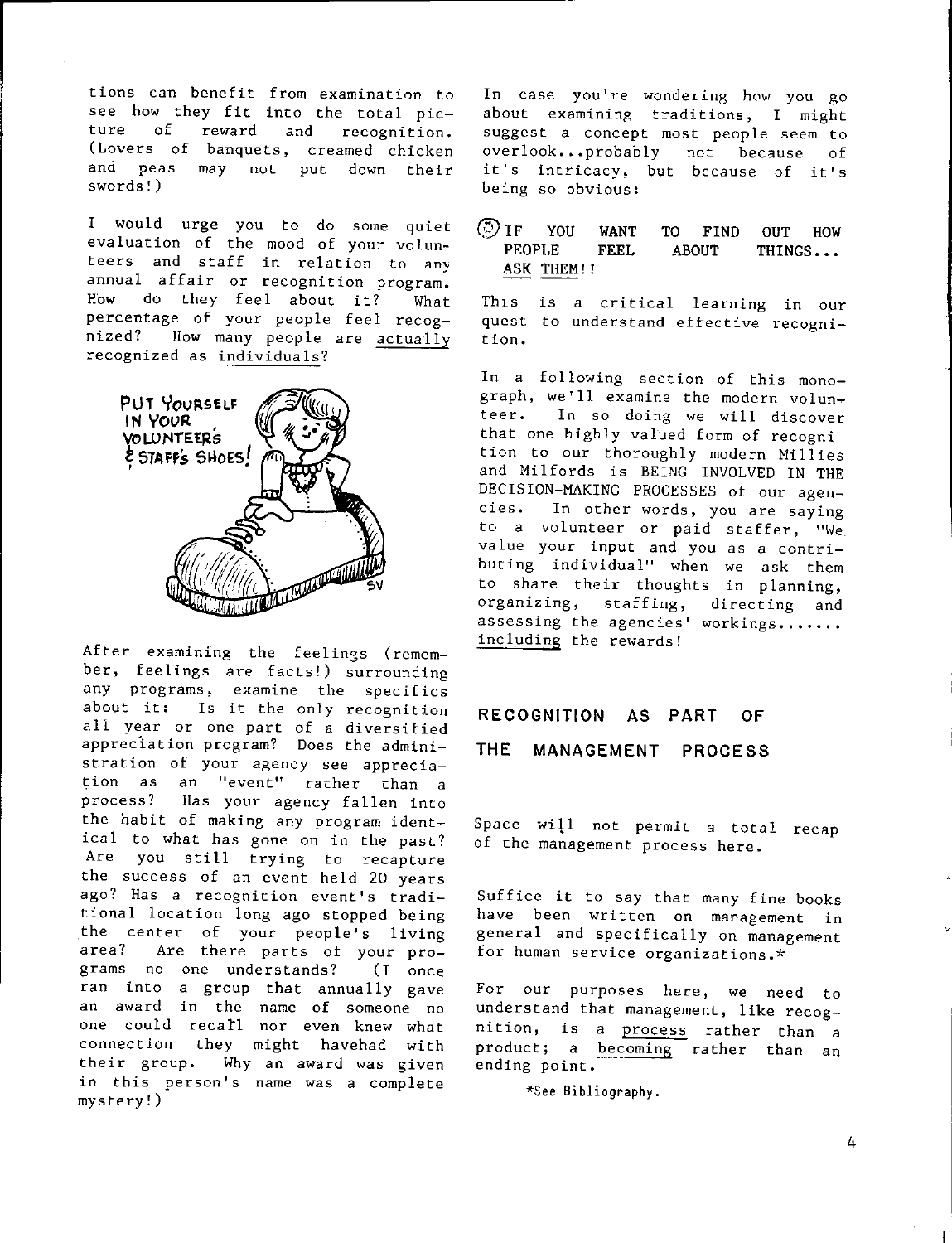In my training of effective management **of human service groups, I use**  the following diagram to illustrate **the management process that allows us to get our act together enough** 



**You will note that a specific order**  of building is called for as we work **our way logically and in an ordered fashion from what we dream of to what we hope to realize. The three most common errors organizations make is**  that they leave a part out completely, **get it in the wrong order or** 

# **EXAIL TO SEE THE SIGNIFICANCE**<br> **OF THE UNDERLYING SUPPORTS OF THE UNDERLYING SUPPORTS OF FEEDBACK AND RECOGNITION.**

**As stated before, the modern volunteer**  and paid staffers consider (and highly **value) requests for their involvement**  in all aspects of the management pro**cess as a form of recognition.** 

**When we do realize and integrate recognition into our entire management pro**cess we find that people feel rewarded, valued and good about the agency **as a whole. This in turn affects the entire agency because:** 

# Staff (paid and nonpaid);

- 1. Stay longer
- 2. Tell **others** good things about the agency (your best **recruitment** program!)
- 3. Establish **lines** of **trust.**

from which sprihg all manner **of creative ideas** 

- **4. Are more receptive to change**
- **5. Give supervisors**  of the doubt the benefit
- 6. Help make the effective **program more**
- **7. Grow as individuals**
- **8. Are cooperative**

### **The Manager:**

- **1. Develops as an individual**
- 2. Is perceived by subordinates **as one to be trusted (encourag**ing cooperation)<br>3. Is perceived
- **2. perceived** by supervisors<br>effective (if they are as effective (if they are **enablers and therefore take pride in the accomplishments of their subordinates)**
- 4. ls able to plan more effectively (by having good input)
- 5. ls able to create appropriate job designs
- 6. ls able to place people most effectively (people are candid and therefore reveal skills, **motivations, etc. to indicate**  where they will work best)
- 7. ls able to supervise effectively (by having good input)
- **8. Is able to recruit more succes**sfully (aware of resources and with the help of advocates)
- 9. Is able to **train** effectively (because of being **aware** of needs)
- 10. ls able to **assess accurately**  (due to **trust** leve 1)

**The** Agency;

**1.** ls better able to **attain**  its goals and objectives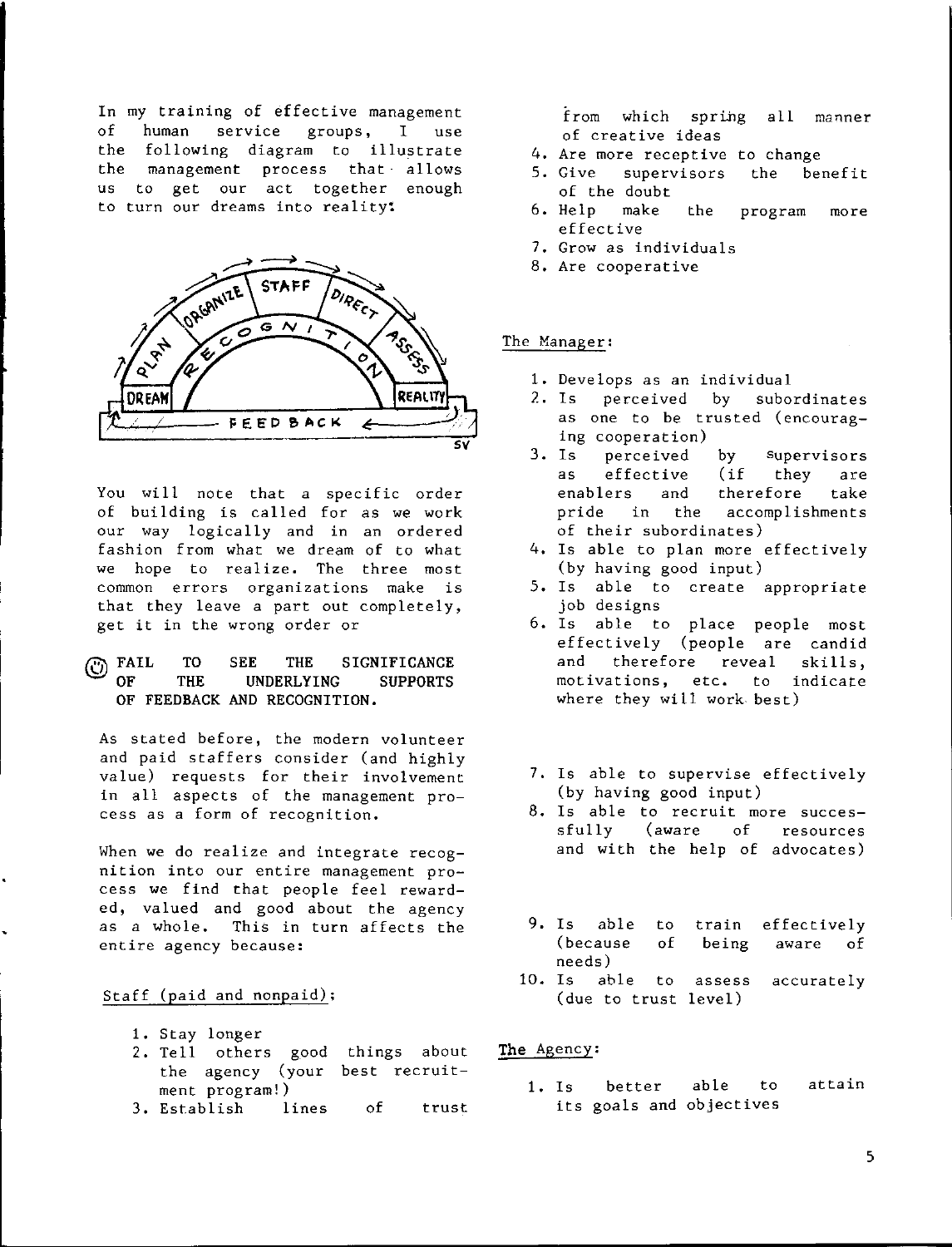2. Gains positive Pk statements of satisfied volunteers and paid staff through

### The Clients:

.<br>Thursday of Lance

1. Are able to reap the benefits of an effective organization of enabling managers supervising<br>satisfied volunteers and volunteers and paid staff.

The critical is that: learning, therefore,

**(i) RECOGNITION** IS AN INTEGRAL PART OF THE MANAGEMENT PROCESS.

# **RECOGNITION** &. **ORGANIZATIONAL**

**CLIMATE: THE "NORMS" OF** 

A WORKPLACE

Norms are unwritten rules of any group or organization and determine actions. They create the "rule book" for the four dimensions of organizational climate: Energy,<br>Distribution of Energy, Pleasure Distribution of Energy, Pleasure and Growth.\* Inherent in these norms is a reward (or punishment) system that keeps people "in line".

Let's look at the four dimensions as portrayed in the following graphic:

**\*As** described oy Steele & Jenks in their book "Feel of the Workplace." See Bibliography.



Even the most cursory examination of the dimensions of organizational climate should cause a connection to be made between them and recognition ·systems.

Let's examine closely, and to established "norms" by askir each dimension more look for clues as some key questions:

1. ENERGY: defined as the juic <mark>available</mark> to be used in an orgar zation.

Clues to identify Energy Norms:

- **O**Is there a reward (and positive  $recognition)$  for a "go-go" energy level or a "cool-it" one?
- **If** people come to work on time is it applauded or ignored (and late-comers not reprimanded?)
- o If people go an "extra mile" do supervisors applaud and recognize their efforts or are they frowned upon as<br>"over stepping themselves" stepping themselves" and/or "trying to show off"?

Do you see how recognition and reward affect energy levels?

**.**<br>م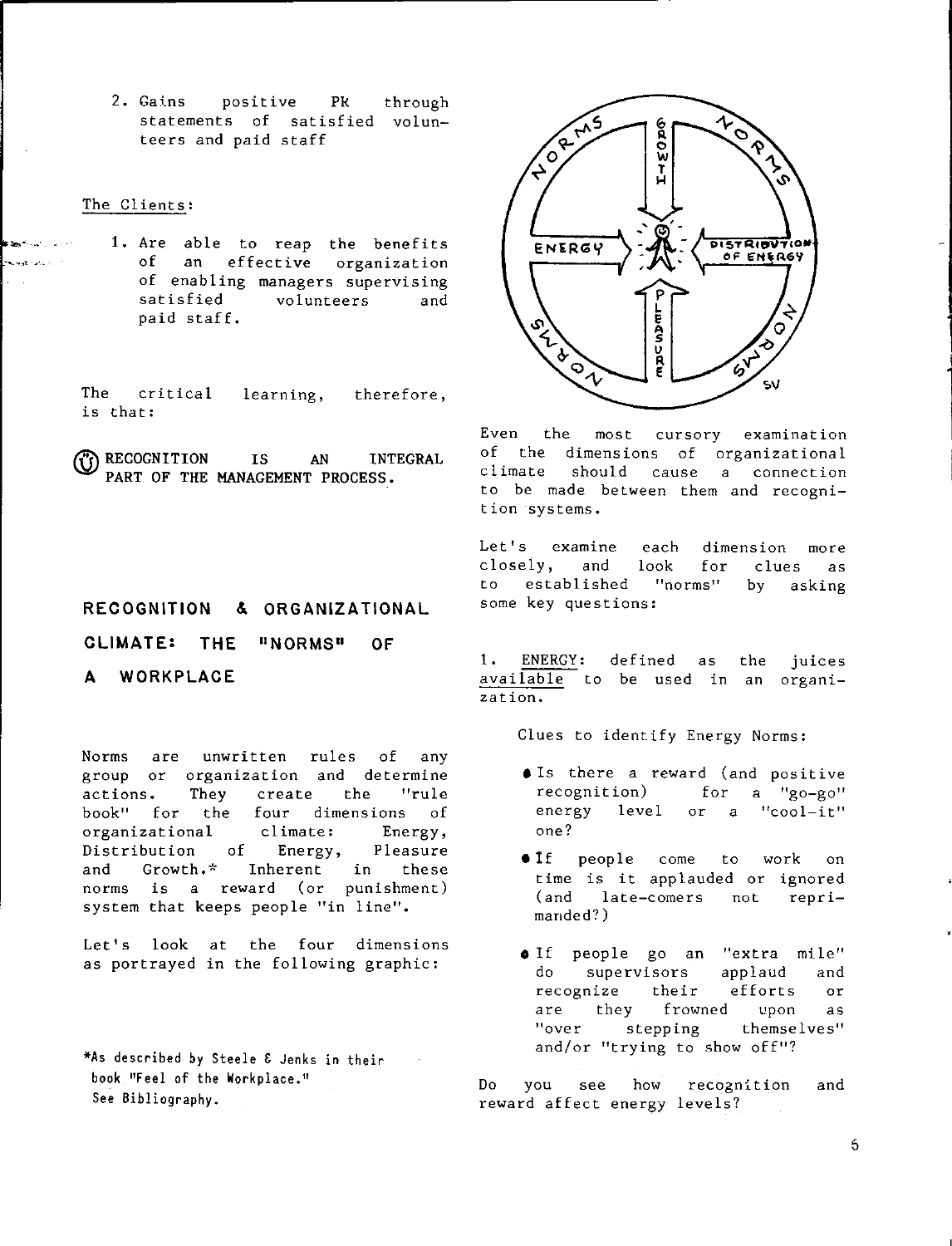2. DISTRIBUTION OF ENERGY: defined as the choice people make as to where they will use their energies.

> Clues to identify of Energy Norms: Distribution

- $\bullet$  Is there recognition for creativity and innovation or "beating the system"?
- e Do people have to put their energy into survival (against silly rules, improper super-<br>vision, etc.) or are they vision, etc.) or are they able to risk in the organization, thus producing new<br>ideas and procedures for ideas and procedures for greater effectiveness?
- **Are** creativity and innovation looked up to or down on?

Do you see how recognition plays a vital role in people's determi tion of how to spend their energie

3. PLEASURE: defined as how people feel as they work in an organization.

> Clues Norms: to identify Pleasure

- •Is there a good feeling as people work in the organization?
- Do they feel comfortable (physically and emotionally) wanting to return again and again or do they express feelings of "who needs this!"?

Many times the feelings of pleasure come from what is rewarded (and/or punished):

- a. socialization
- b. opportunities for open discussion (excluding confidential matters)
- c. trust
- d. familiar surroundings that reflect individualism
- e. ability to question and receive answers
- f. ability to offer input on decisions that affect them

Do you see how recognition works to define pleasure in the minds of people?



4. GROWTH: defined as the personal perception of development.

Clues to help identify Growth Norms:

- •Is there recognition of people's new skills and abilities or are they largely ignored?
- Are people rewarded with increased responsibility after accomplishing a goal or told simply to "just do it again"?
- $\bullet$  Is there an effort on the par of management to provide satis ing work through:
	- a. appropriate placement?
	- b. specific job descriptions?
	- c. clear goal and objective statements?
	- d. necessary training?
	- e. enabling supervision?
	- f. honest assessment focused on issues not personalities?

Do you see how all of this is really another factor in understanding the total recognition process?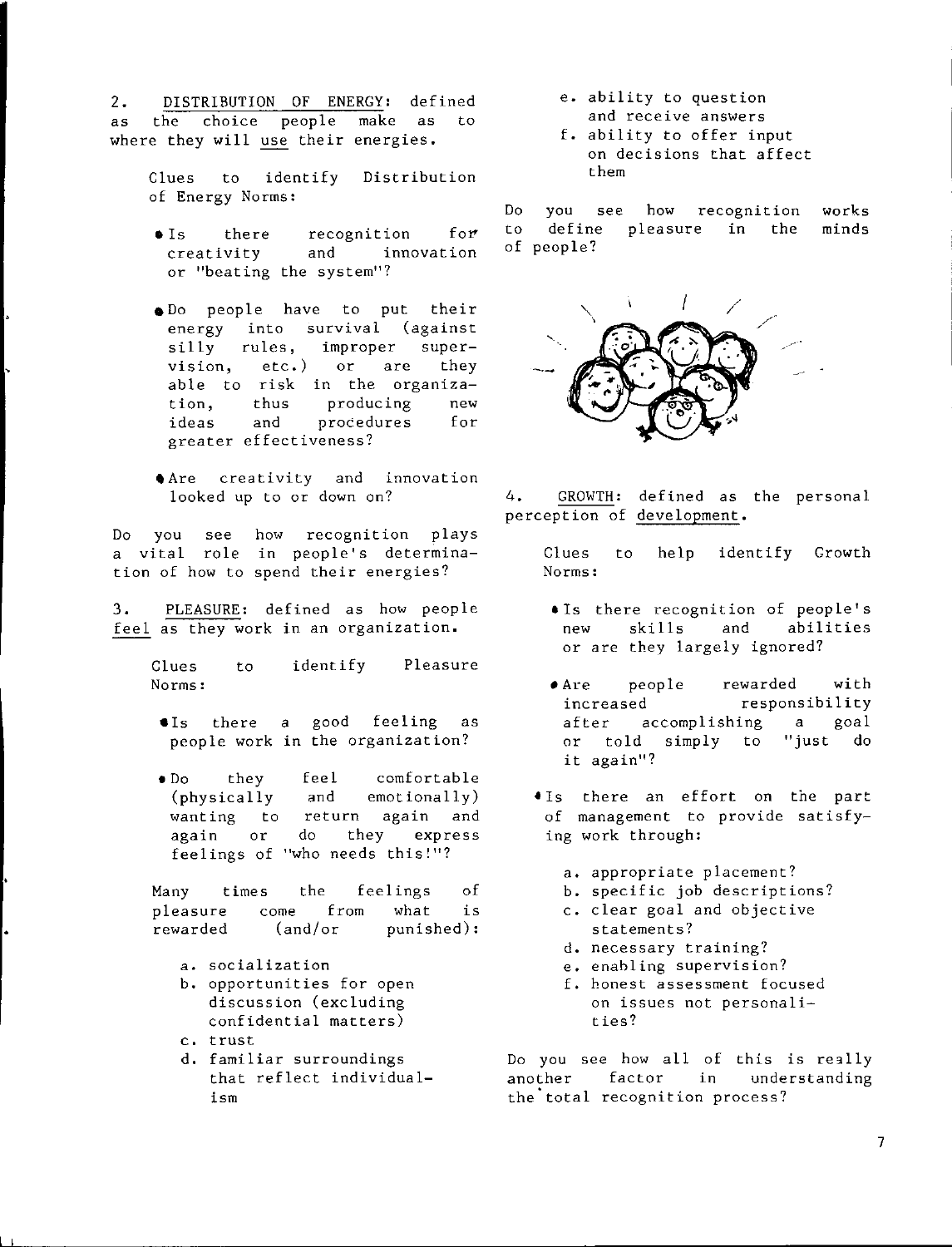The critical learning from being sensitive to that recognition plays in our orgar zational climate is that: we derive the role

**@THE ARE THE RECOGNITION WHICH** IS **ACCORDED. NORMS OF AN ORGANIZATION IN MOST PART DEFINED BY** 

# **UNDERSTANDING THE MODERN VOLUNTEER**

Formal definitions "volunteer" ring to a person who acts out of their own free of with most refe **will.**  the word lnforma 1 definitions are even more abundant, having been inherited through generations and projected through personal contacts, media interpretations, assumptions and fictional or nonfictional accounts.

To be trapped into one definition of what a volunteer is or is not, however, is to limit our own recognition of the incredible resource that volunteers represent.

Oliver Wendell Holmes once said:

"A word is not a crystal, tran parent unchanging; and of it is a skin of a living though and may vary greatly in colo according circumstances and time in which and content it is used." to the

In devising appropriate recognition of others, while increasing our own awareness of the human resources that surround us, we need to be careful to heed Mr. Holmes' words.

A critical understanding is that:

**WE MUST REALIZE VOLUNTEERS**<br>COME IN ALL SHAPES, SIZES, SHAPES, **AGES AND COLORS, ACCORDING TO THE CIRCUMSTANCES AND TIMING, AND DO so FOR A WIDE VARIETY OF REASONS.** 

This realization helps us become more sensitive to the uniqueness of the individuals and reap the harvest of their incredible potential. It also allows us to devise appropriate, effective and sensitive recognition responses.

# **THE STEREOTYPICAL VOLUNTEER:**

# **AN ENDANGERED SPECIES**

In working with human service groups to train them in management, motivation and fundraising across the U.S. and Canada, I will usually ask the audience to define a "typical" volunteer as most people think of them. The composite drawing of their responses looks something like:

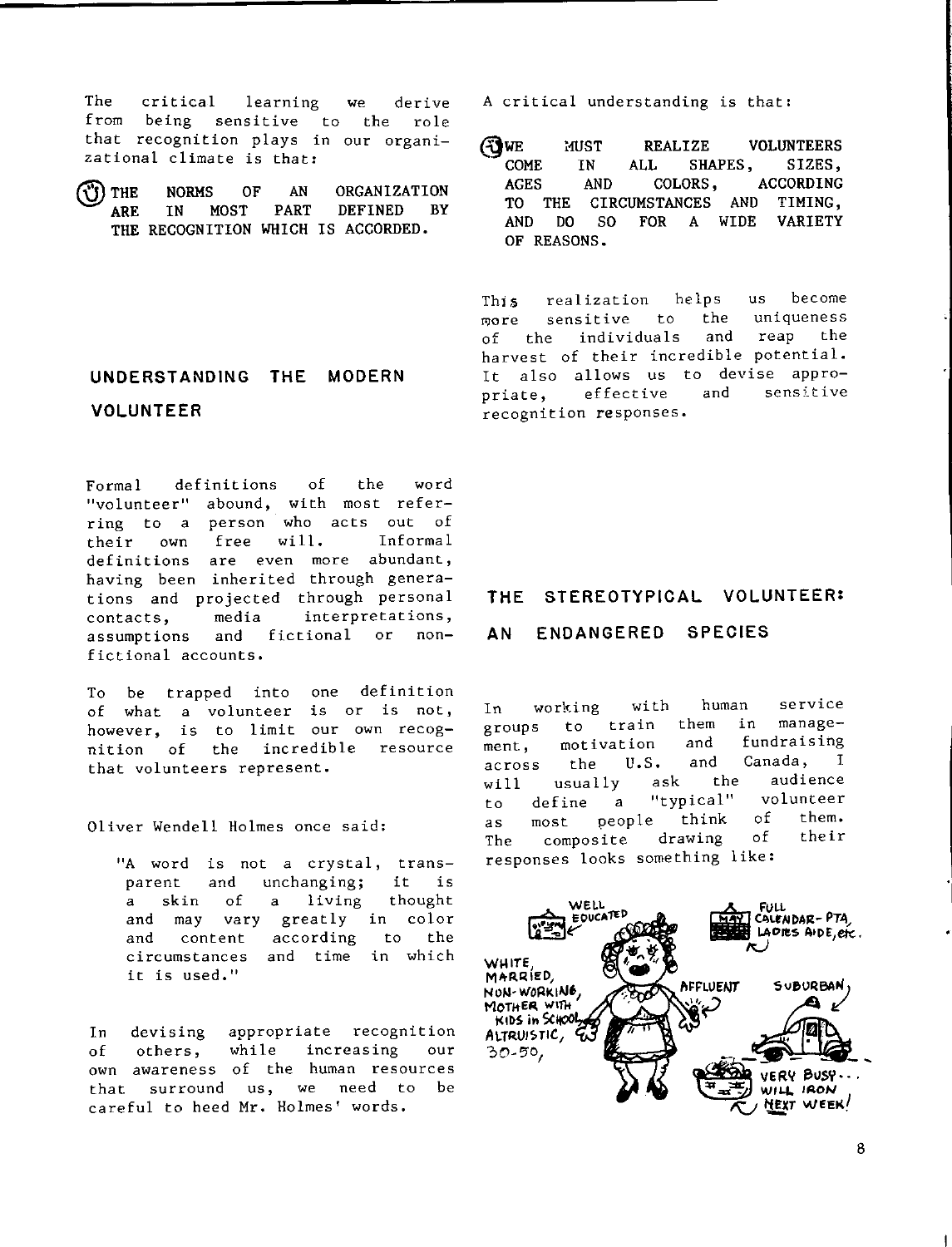**An examination of the facts paints a different picture, however. Obviously we must know who our volunteers are before we can design appropriate recognitior for them. Let's look at some statistics that can help us understand who is volunteering, where**  and why.

The research put together by **ACTION** in 1975 entitled "Americans **Volunt~er-1974" helps us recognize**  the modern volunteer and stated the following:

- 1. 45% of **American volunteers**  are **male**
- 2. **More younger** people and those **over** 55 are **volunteering**
- 3. 40% of **American volunteers have** 4 **years** of high school **or less**
- **4. Working volunteers outnumber**   $non-word$  volunteers
- **5. 12% of Americans with incomes**  below \$4000 volunteer
- **6. A 34% increase in non-white volunteers had occurred**  since May, 1973
- **7. Volunteers averaged 9 hours of work per week volunteering**
- 8. People volunteered for **many reasons** 
	- a. 51% wanted to help people (altruism)
	- b. 45% enjoy the work assigned
	- c. 32% had a sense of duty
	- d. 22% had a child in the **program**
	- e. 15% could not refuse when asked
	- f. 4% had nothing else to do

l.

- g. **3%** hoped it would **lead**  to a paying job
- 9. Of people who had volunte<mark>r</mark>r in the past and had stopped **volunteering,** 42% **said**  they **either** felt they didn't **have** enough **time,** that no one asked **them,** or that they felt their **work** was **either** not **important** enough or unappreciated!

As I have asked volunteer leaders **from coast to coast to list reasons they are hearing for volunteering, we have an even closer look at why people seek volunteer opportunities:** 

- 1. Wanted to help
- 2. Felt indebted **to cause/program**   $\phi$  (parent of child etc.)
- 3. Wanted publicity<br>4. Skill building
- 4.  $Skill$ hone old, etc.) (try **new,**
- 5. Gain speaking, **secretarial,** etc.) experience (public
- 6. Visibility in **company** (worker **works** for **boss' favorite charity,** etc.)
- 7. Building a resume for future **work**
- 8. **Fear** (working for **Cancer**  Society to help **eliminate**  disease)
- 9. Religious **commitment** (sense of ministry)
- 10. **Socialization needs** (especially widows, widowers, newcomers, etc.)
- 11. **Sense** of duty (to family **tradition, company, foundation,** 
	- etc.)
- 12. Assigned by court (as part of a **sentence)**
- 13. **Desire** to **share abundance**  in life
- 14. Assigned by **company**

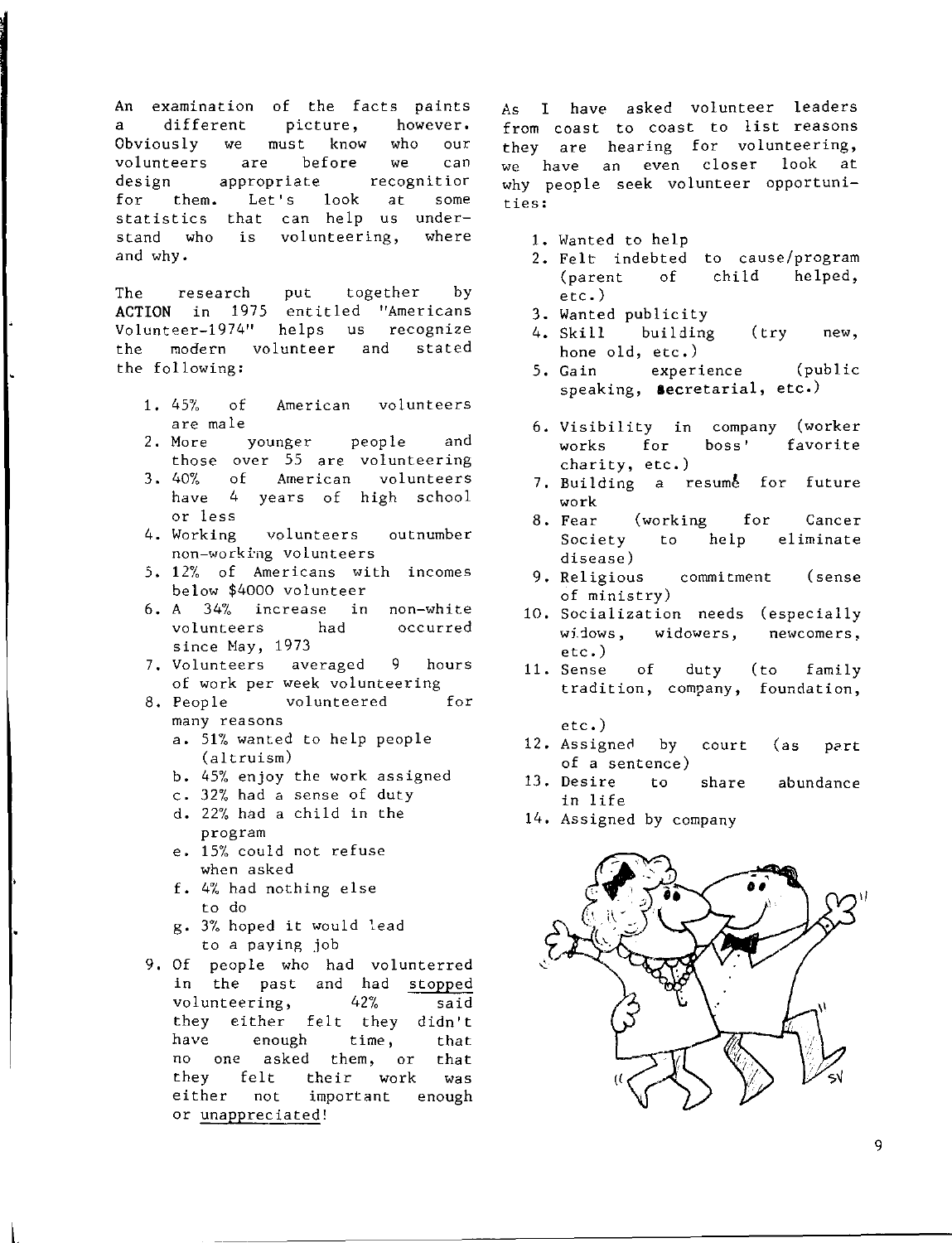I will leave the interpretation of these statistics and responses to the reader, although certain facts jump out at all of us:

- 1. Any recognition systems established years ago may be geared to the stereotypical volunteer rather than the volunteer of today, and might, therefore, "miss the mark. "
- 2. Formal and informal recogr tion, to be effective, is wedded to people's reasons for volunteering. People who say they "had nothing else to do" may be indicating socialization needs. Those who "had a sense of duty" might respond most positively to expressions of gratitude centered upon direct contributions to clients.

Two critical learnings are derived from study of such trends:

**@voLUNTEERS ARE UNIQUE INDIVIDUALS.** 

**@IN ORDER TO DESIGN AND IMPLEMENT APPROPRIATE RECOGNITION WE NEED TO UNDERSTAND AS MUCH ABOUT THE VOLUNTEER AS POSSIBLE, AVOIDING ASSUMPTIONS AND STEREOTYPES** 

To neglect these understandings would be like trying to give the "perfect" gift to a stranger.



Somewhere down deep in all of us (behind the gallbladder, perhaps?) is a vat that stores all our motivational "juices." Stimulation to that vat comes from the people, events and circumstances that surround us in our lives.

Those stimuli, when mixed with our "juices", produce either a positive or negative reaction (I consider a "neutral" reaction a negative one also). In the jargon of my teenage sons, we<br>seem to either be "turned off" be "turned off"! or "turned on" through our own interpretations.

Why?

What determines different responses in individuals?

Why are some people excited by the same expression of recognit that discourages others?

By studying three modern theories<br>of motivational behavior we motivational behavior, we to gather data to help us find the answers to these and other questions.

McCLELLAND'S AND ATKINSON'S VATIONAL THEORY"'' "MOTI-

David McClelland and John Atkinson'' suggested that people have three<br>separate motivational needs. motivational needs.

\*As put forth in Litwin and Stringer's book "Motivation and Organizational Climate. Ser Bibliography.

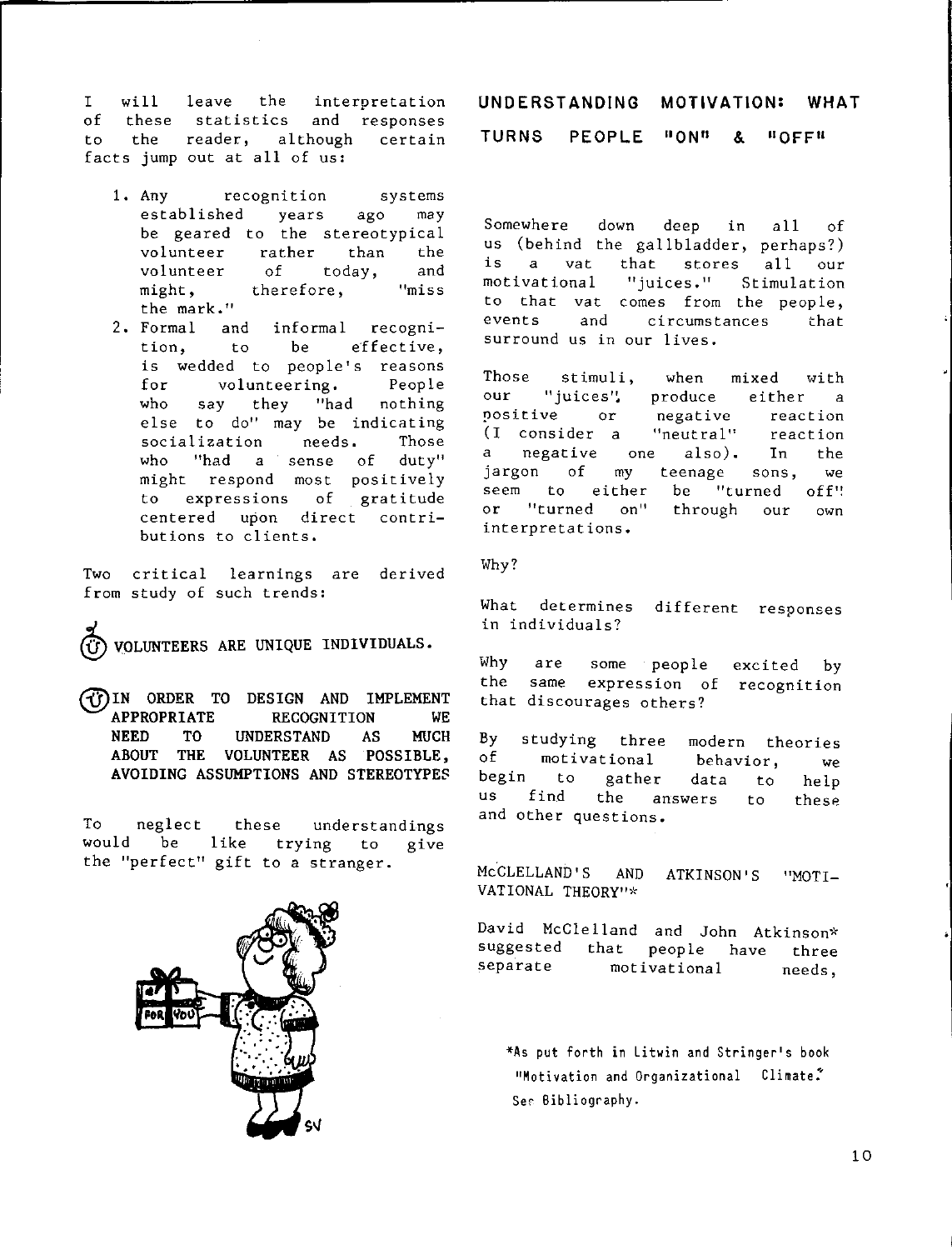with one being predominant. Understanding motivational which "fits" your volunteers need  $\alpha r$ paid staffers becomes vital informa-tion for us as we devise appropriate recognition responses.

The critical understanding that comes.  $from$ examining motivation is that:

- (b) WHEN WE UNDERSTAND WHAT MOTIVATES PEOPLE, WE CAN PREDICT BEHAVIOR, SUCCESS AND APPROPRIATE RECOGNITION.
	- The Affiliation Motivated Person: In the Positive framework:
		- 1. Needs personal interaction
		- 2. Works to make friends
		- 3. Likes to get involved with group projects
		- 4. Likes a personal to have relationship with supervisor
		- 5. Works  $most$ easily with people they know well
		- 6. Needs to be perceived as a "good" person
		- 7. Needs to be liked
		- 8. Wants to keer people happy
		- 9. Seeks socialization opportunities



COULD TAKE FRIENDS FOR RIDES!

the Negative framework these In "overboard" and  $with 11$ people  $80<sup>°</sup>$ organization's their sacrifice programs in order to be "popular" and "loved".

# The Achievement Motivated Person:

In the Positive framework:

- 1. Needs specific goals to work toward
- 2. Works well alone
- 3. Sticks to tasks until completed
- 4. Needs feedback
- 5. Seeks responsibility
- 6. Likes to problem solve
- 7. Needs tangible rewards
- 8. Sees problems as challenges
- 9. Needs specific parameters set to measure success



I LEARNED TO FLY SO I COULD ENTER RACES!

regative framework, In the these people go "overboard" and will sacrifice people in order to attain goals.

The Power-Oriented Person:

- In the Positive framework:
- impact and influence 1. Needs to others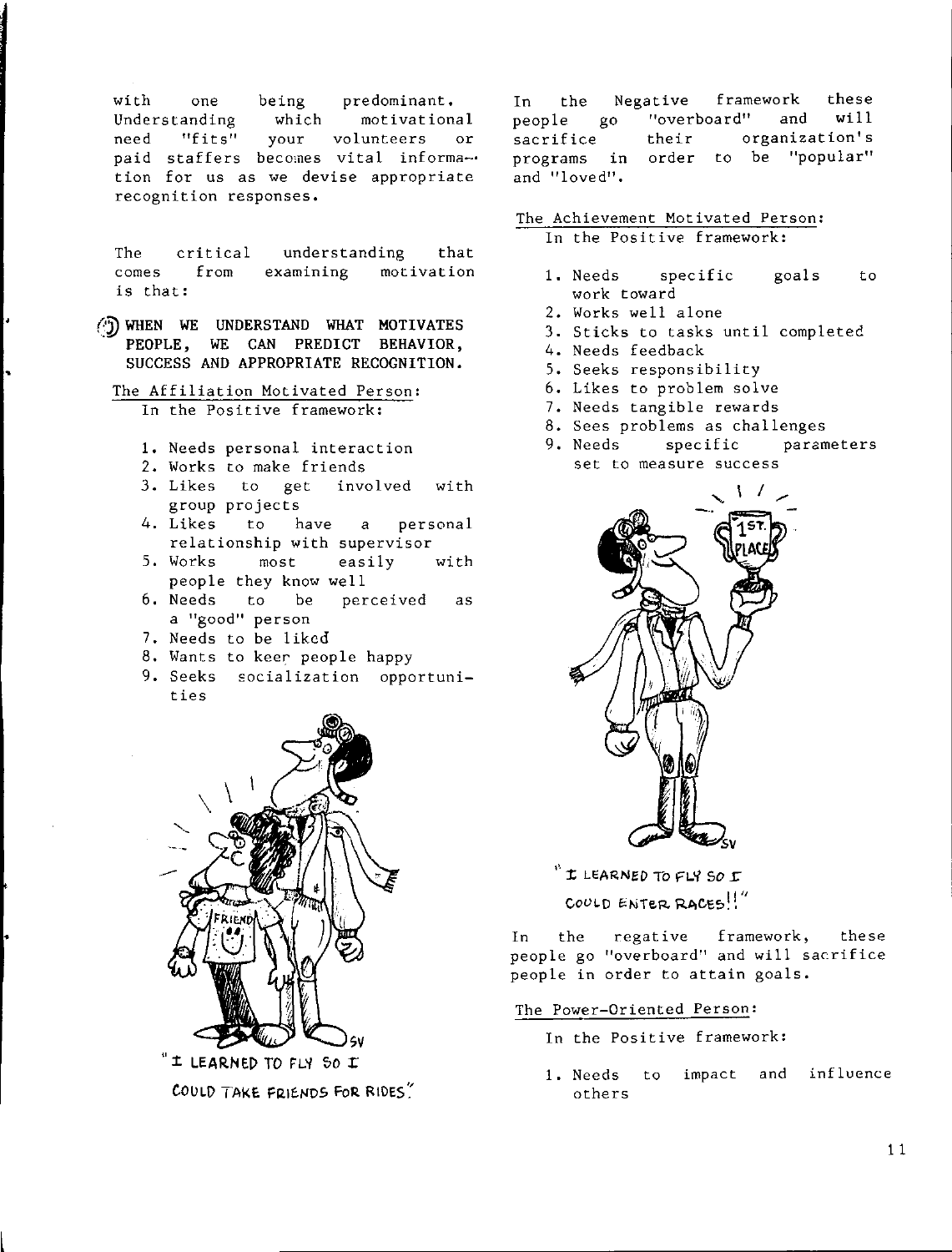- 2. Can work alone or with a group
- 3. Enjoys teaching others
- 4. Can respond to needs of people or programs
- 5. Keeps an eye on overall goals of agency
- $6$ . Responds to titles that denot authority
- 7. Will seek and accept positi of authority and responsibilit
- 8. Is persuasive
- 9. Is self-starting



 $\mathbf{v}_1$ **1: LcARNED To FLY '\$0 .X: COULJ)**  TEACH OTHERS HOW TO  $FLY!!''$ 

In the Negative framework (which is actually "personal power" as opposed to the above list which indicates "socialized power" or power for the good of the group) these people go "overboard" and will sacrifice either people or programs as long as they can retain personal, dictatorial, coersive power.

To help you determine what motivation people might have, examine their response to non-directive questioning\* such as: What jobs have you enjoyed most? Least? Describe a perfect supervisor. (Affiliation people<br>want a buddy; achievement people want a buddy; achievement want a partner to offer parameters<br>and checkpoints; power people and checkpoints; power people want to know the goal and be left alone.) What turns you on in a situation? Off? Describe the perfect reward for what you do. The worst. Etc., etc.

In the section of this monograph entitled ''Creative Suggestions for Recognition", Page  $14-$  you will find specific suggestions for recognizing the various motivational types of people. Also note that in the description of what people need in each classification listed previously, you have suggestions for rewards and recognition.

The critical learning from understanding human motivat as the authors describe that: that comes it is

@ **PEOPLE DEFINE RECOGNITION AS THAT WHICH RECOGNIZES AND RESPONDS TO THEIR NEEDs.••** 

HERZBERG'S "MOTIVATION-HYGIENE THEORY"\*

For another perspective on people motivations (and thus indications as to ways to parallel reward

\*As described by Marlene Wilson in her book •1The Effective Management of Volunteer Programs. 11 See Bibliography.

\*\*A word of caution: I have discovered that people have different needs in different aspects of their life...success at work, affiliation at home, influence in their role as a volunteer board director...all appropriate and all different! Also, I have noted that people's motivations change with time, so be careful that the appropriate recognition you gave to a staff member three years ago is not outdated.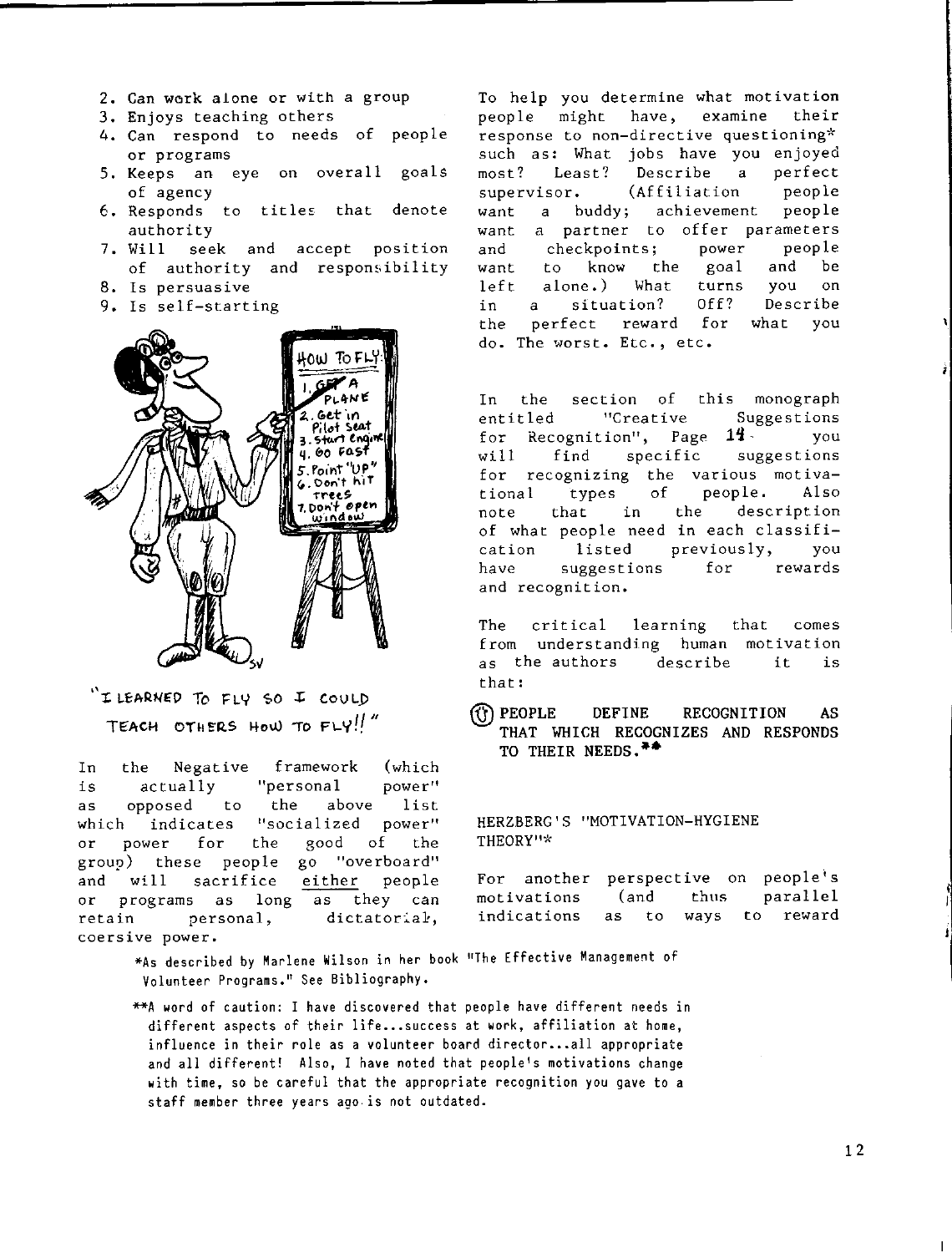and recognize them) we can quickl look at the studies of Frederick Herzberg,''

Herzberg theorizes that two different<br>categories affect people and categories affect people and how they perform:

1. **Hygiene factors:** aspects of **people's environment of people's environment including policies, administration, work space, work conditions, status, security and compensation.** 

**He points out that the presence**  of these **will** not cause people **to work harder or better, but**  the absence of them will demotivate them ( in the case of volunteers this usually leads to departure). **The presence of these can, therefore, be part of your informal recognition system.** 

- 2. Motivational Factors: Those aspects that satisfy and **reward, listed** by Herzberg **as:** 
	- a. challenging work
	- b. increased responsibility
	- c. growth and development
	- **d. achievement**
	- e, RECOGNITION FOR ACCOMPLISH-MENT

The first four factors become **rewards in themselves with the fifth a specific recognition**  designed for the individual,

The **critical learning** Herzberg offers us is that:

**F. WE NEED TO SEE RECOGNITION**<br>AS MILTI-FACETED AND SUBTLE. AS MULTI-FACETED TAKING CARE TO PROVIDE A WORK ENVIRONMENT THAT IN ITSELF, PLUS INFORMAL RECOGNITION **FOR** SPECIFIC ACCOMPLISHMENTS. IS REWARDING FORMAL AND

**\*As put forth in Litwin and Stringer's book**   $1$ **Motivation and Organizational Climate."** See Bibliography.

MASLOW'S "HIERARCHY OF NEEDS"

No study of **motivation** and **recogni**complete<br>about the a few **words** about the **classic**  theory of "Hierarchy of put forth by Dr, Abraham Maslow,

I would like to depart **usual interpretation** in **classes to**  it shed some light on appropria **from its**  behavioral **science ways**  people. to **recognize**  try to **have and reward** 

In the following chart, I have noted Maslow's definitions in **parenthesis with my personal suggestions as to their significance**  for recognition to the right,

| NEED TO DEVELOP POTENTIAL,                                                                          |
|-----------------------------------------------------------------------------------------------------|
| TO REACH SELE!<br>CREATIVITY; INNOVATE, etc.                                                        |
| <b>IZATION</b><br>. NEED FOR PUBLIC RECOG -<br>ESTEEM<br>(NITION) VISABILITY) GET                   |
| TO BE VALUED<br>.TO TRY NEW THINGS, etc.<br><b>RECOGNIZED</b>                                       |
| SOCIAL<br>NEED FOR SOCIALS!                                                                         |
| (PERSONAL RELATION & BANQUETS; COFFEE<br>AREA IN WORKSITE.<br>SAFETY                                |
| INEED OF TRANSPOR .<br>\TATION`[\$FE4RS);<br>FREE FROM HARM-<br>SAFE LOCATION ETC.<br>SHELTER, erc. |
| ANBED WEARS (FOM<br>PHYSIOLOGICAL<br>INCOME) PROPER                                                 |
| CUMATE; WORK<br>(AIR, FOOD, WATER, SEX)<br>IN PROGRAM TO<br>こいとこげ チッドM                              |

Please note that all in the lis on the right are forms of recogniti

**Throughout studies of human motivation we find information that**  can help us devise both **and informal ways to creatively recognize both volunteer and**  paid staffers.

We only need to have the concer and sensitivity to discover thei **needs as individuals.**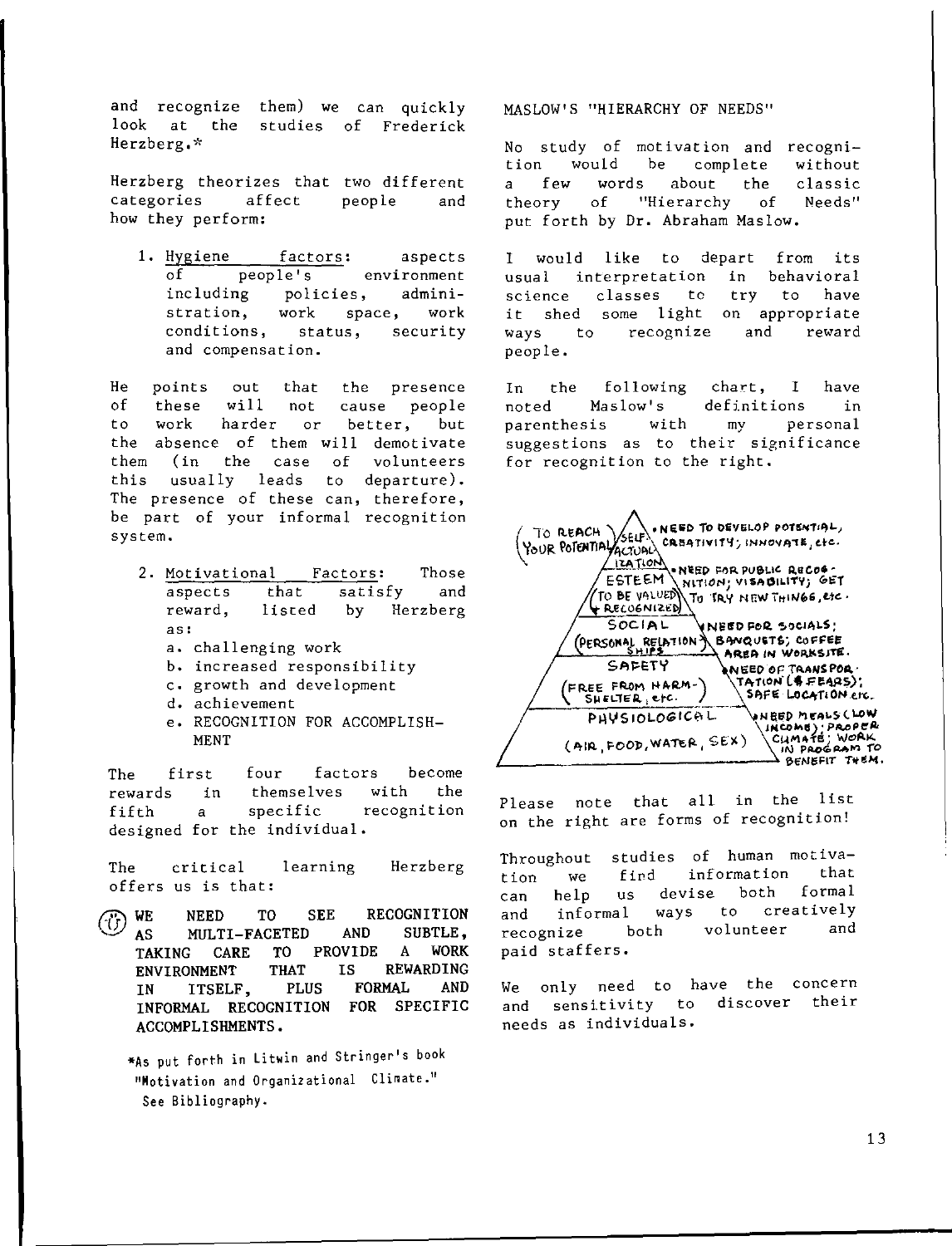

# **CREATIVE RECOGNITION IDEAS**



# **THE LIGHT TOUCH:**

Name the coffee pot each month after a volunteer who has "served" well! Put a survival kit (band aid, coffee packet, pacifier, tantrum mat) together and present to particularly harried volunteers to perk them! Send anonymous, humorous cards during hectic times. Leave candy kisses at volunteer stations. Send 1¢ (if there still is such an animal!) valentines all year 'round. When you've forgotten to do something the volunteer needed, send a "When can I come out of the doghouse?" note. Dress in costume at halloween, Christmas, Easter, etc. and pass out treats. <sup>11</sup>Come as you are" surprise party. Silly posters. Anonymous notes on bulletin board. Silly fillers in agency newsletter regarding people. Little stickers people can put on their name tag, forehead, etc., that state: "HANDLE WITH CARE TODAY - FRAGILE." "Roasts".

### **GENERAL:**

Stop by while volunteers are working to speak to each. Smile and call them by name. Remember birthdays, anniversaries, personal times of importance. A regular parking space. Comfortable climate (control). Stable work space. Coffee cups with names on them. Labled area to place coat, hat, etc. Access for handicapped. Opportunity to decorate personal area. Keeping track of length of time worked so as to recognize accurately. (I have a plaque on my wall thanking me for 5 years' service with a group for which I actually worked 6 years...I get a sweet/sour taste in my mouth every time I look at it!) Chart to show accumulated hours for individuals and teams. Suggestion box. Volunteer of the week, month, year awards. Team leadership rotated. Inclusion in paid staff meetings. Referring to work corps as "staff"...some non-paid, some paid. Profiles in house organs and/or newsletter. Chart showing value by \$\$\$ of efforts of total non-paid staff. Job opportunity board (paid and non-paid). Internal/external training opportunities (scholarships, etc.). Insure paid staff understand and appreciate specific job descriptions of volunteers. Insure volunteer staff understand and appreciate specific job cesponsibilities of paid staff. Job descriptions for volunteers that are specific, clear, flexible.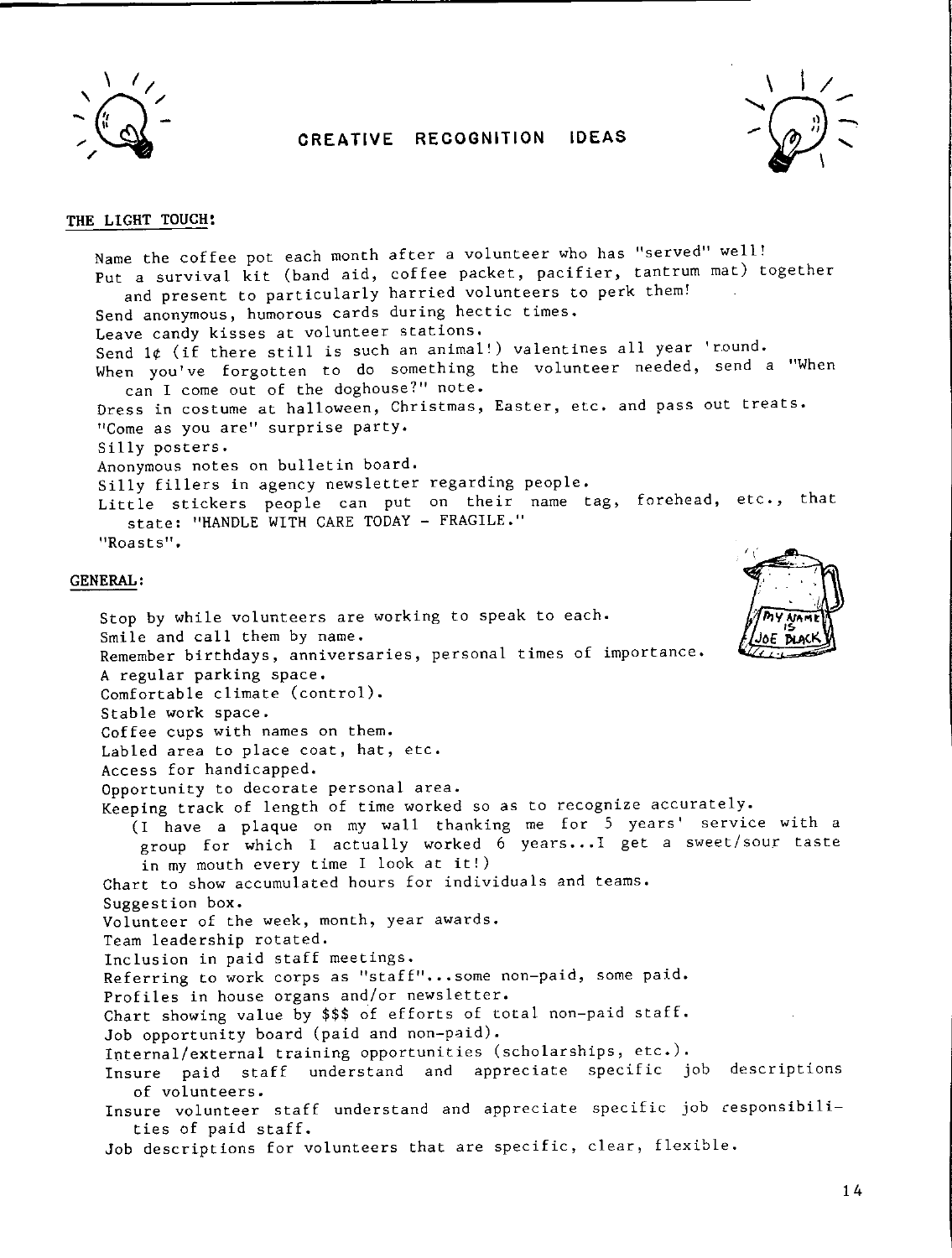Flexibility within job assignment. Appropriate evaluation directed to issues, not personalities. Immediate correction of errors so they will not be embarrassed by repeats. Respect of individuality and uniqueness. Thank efforts on billboards and marquees in town. Honest listing. Open communication. Basketball hoop (checkers, cards, etc.) area for volunteers' breaks. Occasional, surprise treats to say thank you. Holiday parties. Kickoff potluck (possibly with family). Monthly birthday listing posted for all to see. Job titles that are clear and reflect what person will do. Authority delegated in line with responsibility. Keeping people "up" on changes. Giving people reasons behind change. Sensitivity to changes in group dynamics. Flowers in the volunteer area from local gardens. Christmas trees, pumpkins, May baskets and other decorations for special holidays (recognize all religions). Send "get well" cards. Tell people they are missed when gone. "Happy vacation" cards. Know assignments of volunteers and paid staff. Have recognition events with similar agencies in area. Arrange for discounts in area stores, restaurants, theaters, etc. Have an honor roll of all volunteers in public area of agency. Have a coffee area with places to sit down. Put a "smiley face" on all clocks. Offer good, practical training. Sabbaticals for burned out volunteers. Job rotation opportunities.

### **FOR YOUTH:**

Documentation of training, skills developed, experience for  $resum\dot{e}$ . Letter to parents, grandparents, Pastors, teachers, commending them. Letter to editor of school paper with article. Letter to town paper with article. Opportunities to speak to other youth and adults about involvement. Letters to colleges they might be considering. Possible credit for classes being taken (social science, speech, health, etc.). Shortened job assignments rather than year long commitments.

### **WORKING VOLUNTEERS:**

Flexible work opportunities. Job sharing. Child care. Work to take home; do at own pace. Letters of commendation to boss, union, etc.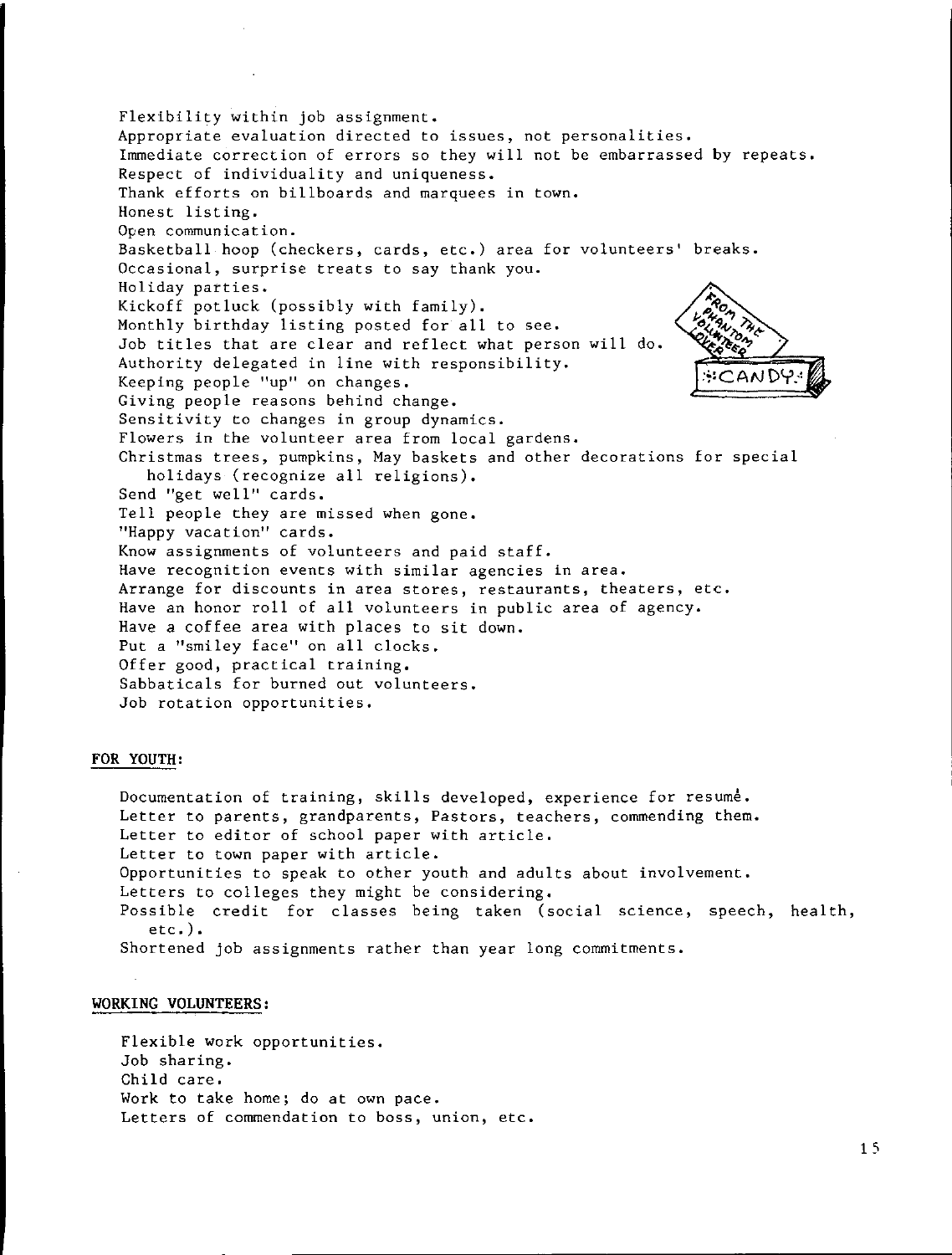Shorter project-oriented jobs. Renegotiate assignments; make work load changes.

### **FOR SENIORS:**

Transportation allowances or arrangements. Meals at site. Discount coupons for services, food,entertainment, etc. Parking space near entrance. Socialization opportunities at peak lonely times (holidays, weekends). Recreation opportunities. Networking information to those agencies/people who might aid them. Keeping abreast and sharing information that affects them (Social Security, etc.). Listening.

### **THOSE SEEKING NEW SKILLS:**

Opportunities to try new things in "safe" setting. Extensive training. Recording of new skills for resume. Appropriate evaluations.



### **CHURCH VOLUNTEERS:**

"Good Samaritan" award. Commission service as they work as volunteers (inside/outside church). Service pins with church symbol. Baby sitting service. Job designs clearly spelled out. Bulletin board with pictures, names and efforts. "Volunteer of the Month" per each committee. "Volunteer Spotlight" in church newsletter. Volunteer "roast" honor dinner. Free meal tickets for church suppers. Volunteer honor roll in narthex or lobby. Access for handicapped volunteers. Tapes of job instructions for blind volunteers. Written job instructions for hearing impaired. Give gift of photo or drawing of church. Bible or prayer book inscribed to volunteer. Honor gift given to church in name of volunteer. Lending library. "Trade Fair" - newsletter or bulletin board listing items/services to sell or trade.

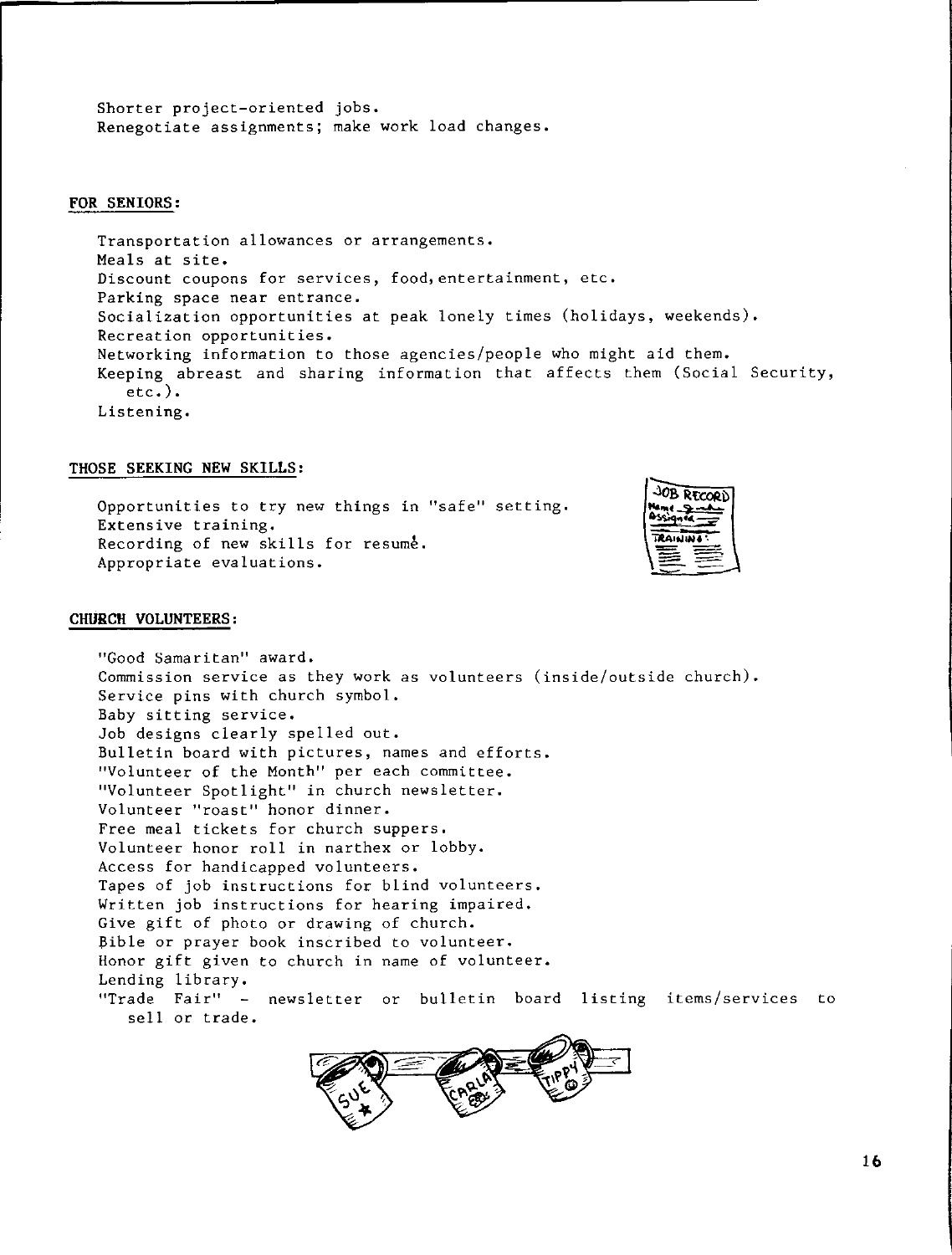# **HOSPITAL VOLUNTEERS:**

Volunteer Spotlight Column in hospital newsletter. Free meals. Parking space designated for volunteers. Special lounge area. Personalized coffee cups. Occasional treats in volunteer area. Name badges, uniforms, service pins. Bulletin board in lobby to highlight volunteers. Award given in honor of person. Honor gifts to hospital in name of volunteer. Sites in hospital named for volunteer. Use key volunteers in training role for orientation. Community newspaper coverage of volunteer efforts. Notes left at volunteer stations. Flowers at volunteer stations. Special badge for "Volunteer of the Month". Honor roll in public area. Area to hang coats, hats, umbrellas, etc. Valentine party. Founders' Day party. BULLETIN BOARD<br>, NOTICES , WHAT VOLUNTEER WITH RED HAIR WILL BE 72 ON  $MAR.16$ ?  $\cdots$  THE PHANTOM "Thank you" notes from patients and families to volunteers. Write-ups in national hospital magazines. A volunteer newsletter to share tips, menus, barter of items, services, etc. Job opportunity board. Laundry service for uniforms. Drawing or photo of hospital given as gift. Letter of commendation from Board of Directors. Discount in gift shop, Mileage allowances. "Trade Fair" bulletin board of items/services for sale or trade. Lending library.

# **FOR** THOSE SEEKING VISIBILITY WITHIN OTHER AREAS OF THEIR LIFE:

Letters to boss. Awards presented (to be displayed) to company for which they work. Media coverage.

### **FOR LOWER INCOME:**

Transportation allowance or arrangement. Meals. Uniforms. Any paying or stipended opportunities. Networking opportunities to those who might help. Discounts for goods, services. Helping them barter for goods, services. Work opportunities in healthful climate in extreme weather. Child care (or aged parent care, if needed). 5 CO UN<br>Coupon REE MOVIE-

...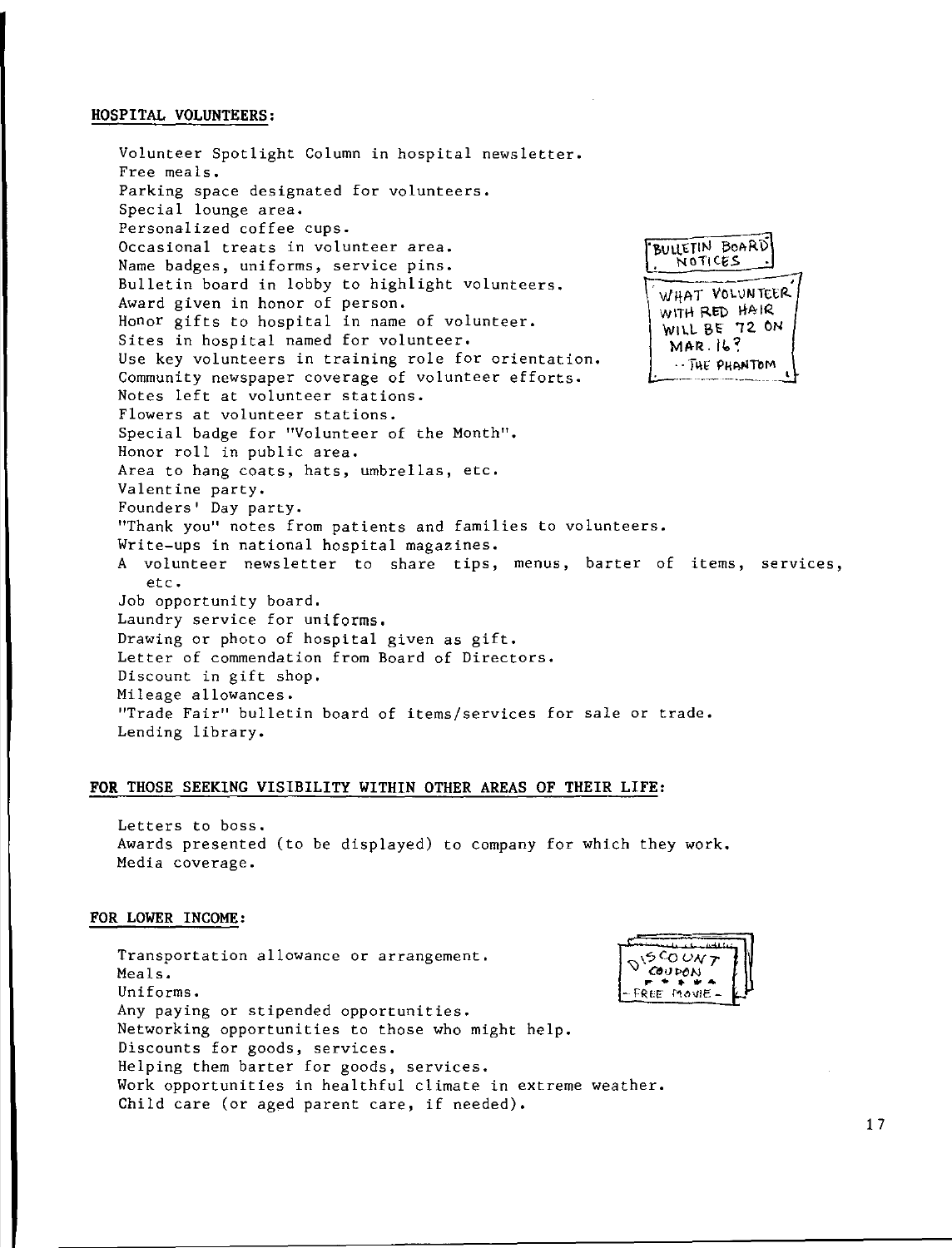### **VOLUNTEERS SUPERVISED LONG DISTANCE:**

Phone notes to refer to from last conversation, mentioning personal thing of importance to them first. Agenda for phone time. Scheduled phone times. Follow up to phone conversation and agreements with letter. Visits by people connected with agency who are in their area. Visits to sites of service. Round-robin newsletters from separated volunteers. Newsletter with chatty news. Cards on important dates. \ <u>I</u> *I I I* - Letters to family, boss, Pastors, etc., thanking them for sharing of volunteer. Survival kit during harried times. Personal, hand-written notes (with life-saver tucked inside during critical times. Phone calls from higher authorities or dignitaries thanking them. Poster or plaque for desk area to let them know they are thought of. Anonymous candy kisses in mail. Gifts from clients, field programs, sites, etc. Permanent piece of jewelry they can wear to designate belonging to organization. Wall plaques noting service. Regularly scheduled meetings to upgrade training, inform, socialize and generally recharge. In-person supervisory meetings as needed by volunteer and/or supervisor. Listening to personal concerns. Letting them know when its a good time to call you. Finding out when its the best time to call them. Open expressions of affection via phone. Stating time needed for each conversation at opening, and giving them a chance to evaluate that according to their schedule; setting different phone appointment if necessary.

#### **MOTIVATIONAL RESPONSE IDEAS**

# **FOR AFFILIATION MOTIVATED PEOPLE:**

Any recognition that is done in the presence of peers, family, etc. Banquets. Name in newsletter of agency. Name/photo on bulletin board in public area of agency. Personal notes from supervisor. Supervisor remembering birthday, anniversary, special events. Supervisor mentioning children's, spouse's, pet's name in conversation. Opportunities for socialization on job. Assignments that offer opportunities for personal interaction. Assignments that offer opportunities for making friends. Personal, verbal greetings from supervisor. An award named for them that is presented for "people related" accomplishments (Humanitarian, Nurturing, etc.).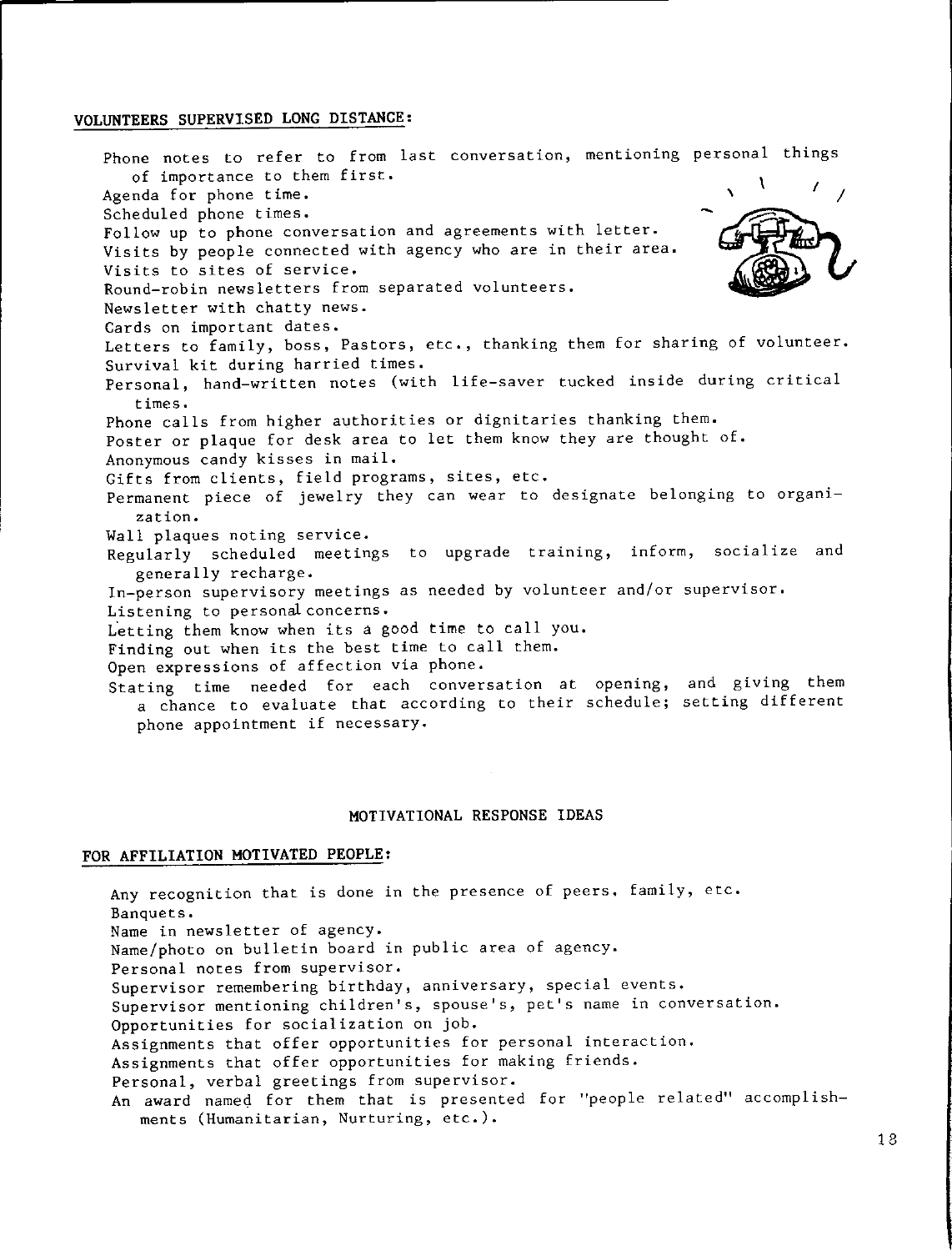Opportunities to give input in people**-**related issue Letters to family members thanking them for sharing the volunteer with the agency. **Letters of commendation to paid work supervisors telling of their work**  to benefit people. **Gifts, letters, etc., from clients.**  Requests for suggestions on improving the feel of the workplace. Unexpected (between holidays, birthdays, etc.) notes expressing thanks. **Potlucks, picnics, etc. with co-workers and families on own time.**  Letter of appreciation published in their church newsletter. **Evaluations that measure success in "people" terms.**  Praising them to their friends (it will get back to them!). **Affection, humor expressed. )l~W5LtTTER. Sharing organizational needs on personal level. ~1\1\$ OfO 0€PT'. Awards that have pictures of clients on them. TD · . .."lo:.IE~~tl Inclusion of them in slide show, shown in PR work.**   $\, \equiv \, \equiv$ **Personalized, on-the-job training. Opportunities to greet and welcome new volunteers, staff.**  TO: JACK MILLER Take out for coffee. ▆ Listen to personal problems (within **reason).**  Holiday cards to family (Valentines Day is especially good). **Respect sensitivities.**  Take time to talk to them. **Have group attend community event (sports, dinner-theater, etc.)**  Smile.

### **FOR ACHIEVEMENT MOTIVATED PEOPLE:**

**Opportunities to give in-put in goal-related decisions.**  Having whole responsibility delegated to them and ability to set own pace. **Opportunity to create innovative ideas to achieve goals.**  Tangible awards, plaques, pins, badges that can be displayed. **Letters of commendation for specific achievement to paid work boss. Letters of commendation for specific achievement to editor of town, college, hometown, fraternal, service, church or high school newspapers.**  Job assignments that allow frequent checkpoints to mark success. **Award named in their honor that is given for specific achievement.**  Name attached to specific accomplishment (designing new system, etc.). Story in agency newsletter telling specific accomplishment (also frame it and give it to them for their home). Letter to family members, telling of appreciation of a specific deed. **Supervisor keeping abreast of other things important to them and compliment**ing them; possibly putting in agency newsletter. Job assignments that offer increased responsibility. Job assignments with clearly stated goals. **Job assignments which offer an opportunity to achieve or surpass a numbered record (dollars, numbers of clients served, timed records, etc.). Notes from supervisor acknowledging achievement.**  Opportunity to see how they fit into total picture. Opportunity for advancement. Clearly defined parameters of assignments. Training that allows questioning, shaping by recipient. Their program or process named for them.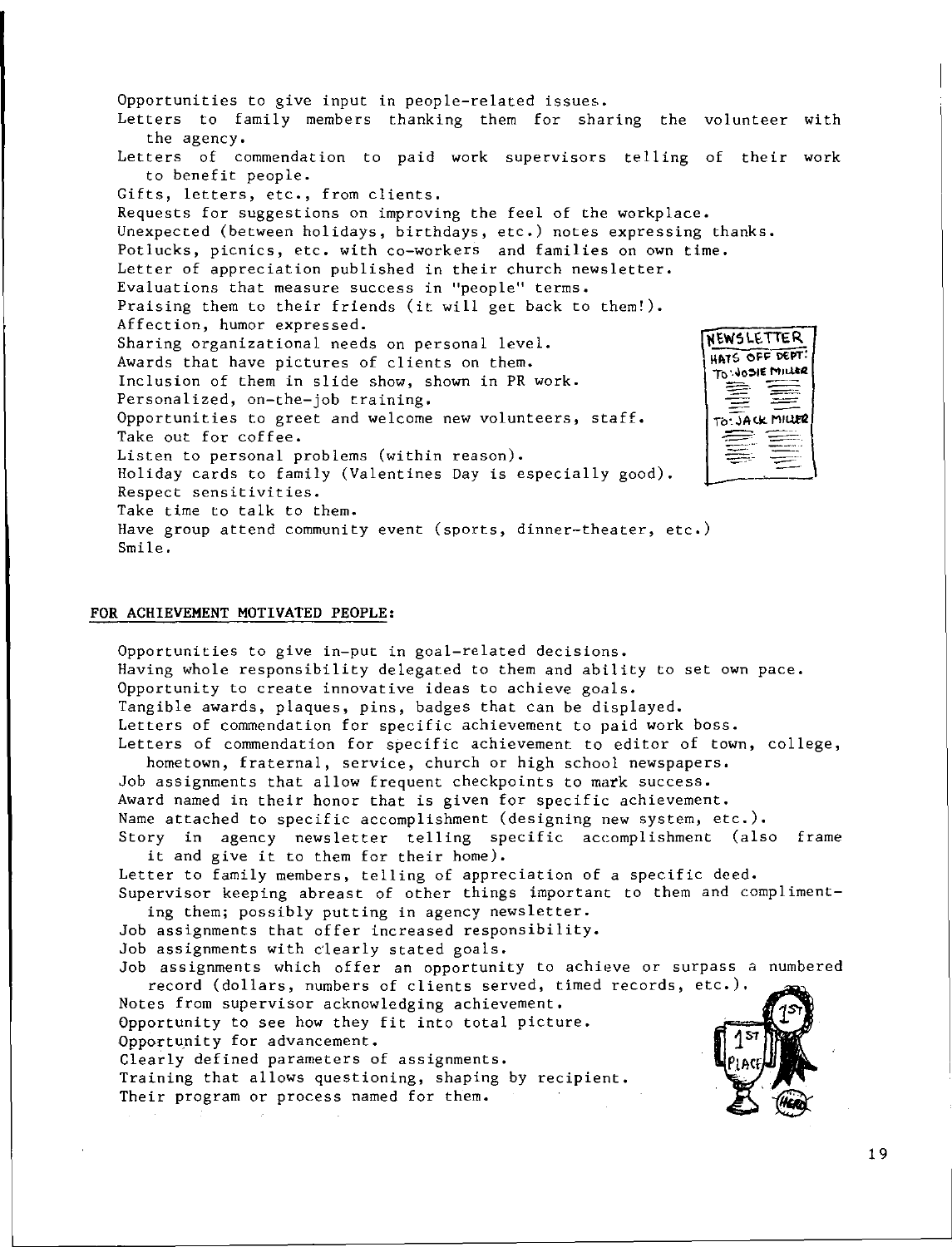Introduction to new people in terms of proudest accomplishment ("Meet John Jones...he was responsible for our total resettlement program last year"). Request for input on ways to make agency more efficient. Opportunity to inspect sites and facilities if not already working there. Being careful not to waste their time. Letting them know beforehand agenda of any meeting. Evaluations that measure success in goal terms. Sharing organization needs in terms of challenge. Letters from board members, highest administration, commending specific accomplishments. Opportunities to question decisions. Involvement in decisions that affect them. Docum entation for resume. Nomination in area, state or national awards program. Honor their stated goals. Color code nametags, badges to honor time spent in agency, etc. Include in staff meetings. Award plaque to sponsoring group or business who referred them. Smile.

# **FOR POWER MOTIVATED PEOPLE:**

Job assignments that allow them to persuade others. Job assignments that allow them to interact with highest authorities. Job assignments that allow them to teach others. Recognition that is broad-based (use of media, etc.) and can be seen by people in authority, power, etc. Awards named for them that applaud influential achievements. Letters of commendation noting their impact and importance to editors of hometown, area, fraternal, college, professional, service and church newspapers and magazines. Having coffee with supervisor and people in authority. Story in agency newsletter telling of impact on people/programs. Supervisor noting other areas which they impact (outside agency) and commending them on these (possibly noted in agency newsletter). Asking for suggestions on how agency can achieve wider recognition and impact in community or within its own profession (schools, hospitals, **etc.).**  Letters to family members praising their impact to benefit agency and clien Job assignments that offer increased responsibility and authority. Impressive job title. Notes from supervisor, high administration, board and community leader appreciating impact on betterment of mankind. On-going program or site named for them. Opportunity to give input into direction of agency. Opportunity to innovate. Opportunity to question and debate decisions, leaders, etc. Allowing time to listen to their ideas. Introducing them to people with influence. Opportunities to negotiate. Opportunities to market the agency services. Advocacy opportunities (Blue Ribbon committes, legislative commissions, etc.).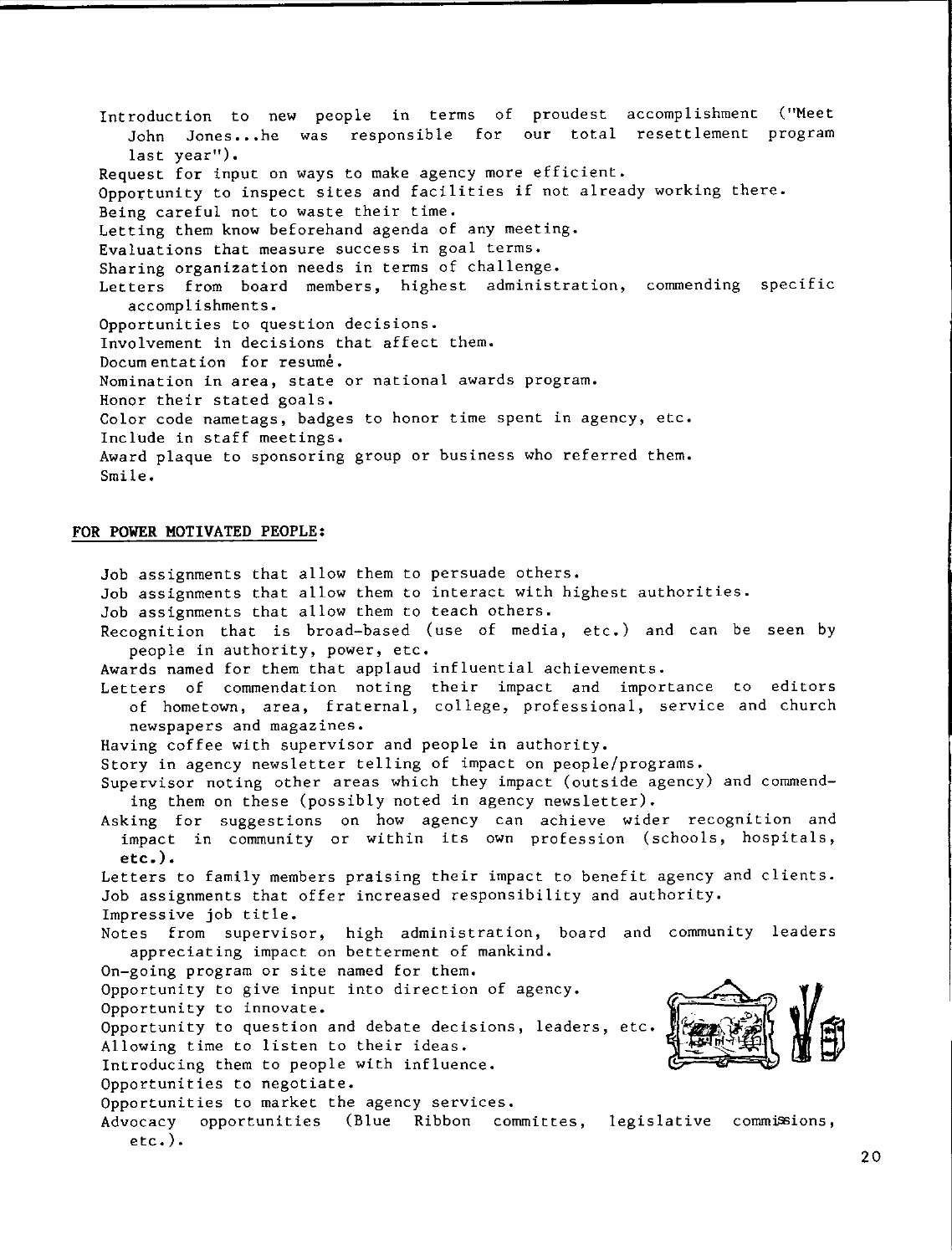Sharing organizational aspirations with them verbally. **Involvement in decisions that affect future of organization.**  PR and media contacts.<br>Documentation (in terms of impact) for personnel folder. Documentation (in terms of impact) for personnel folder. **Nomination in area, state or national recognition programs.**  Tapes of their speeches. Opportunities for training outside of the agency (scholarships, etc.). **News releases about work. Be part of discussion groups. Use as consultant. Opportunities to have name connected to something in writing (book, article,** etc.). **Put on Board of Directors**  Smile.

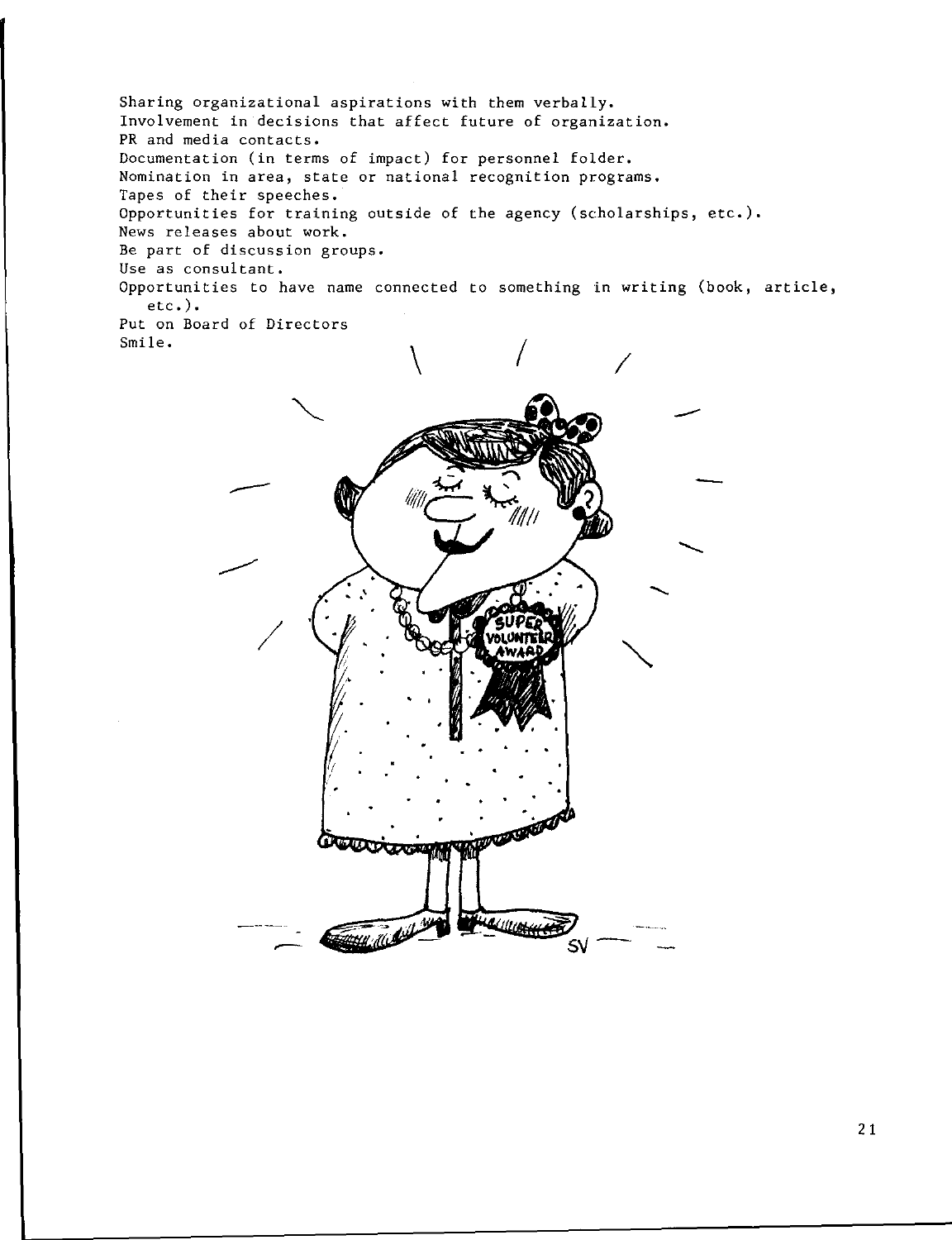

# **CONCLUSION**

We could probably go on for another 20 pages looking at definitions, statistics, traditions, management, motivation and recognition suggestions.

This monograph, however, was written to simply bring a beginning awareness of the art and science of recognition and to start the reader off on their own creative examination of appropriate forms of reward.

In being aware of the importar and critical nature of recognit we, as managers of the human resource, are better equipped to help people and programs reac their potential.

In becoming sensitive to the understanding of people's motivational needs we enlarge our ability to create recognition that is truly user-oriented and therefore satisfying.

And in realizing that recognit can be as unique, poignant, whimsic and we the most critical learning regar distinctive as the people seek to reward, we discover ing recognition:

 $\mathbf{v} = \mathbf{v}$ **"..@:THE PEOPLE WE SEEK TO RECOGNIZE**  ARE OUR MOST PRICELESS RESOURCE **AND THEREFORE DESERVE OUR MOST CREATIVE AND SENSITIVE THINKING!** 

From this sensitive ecreativity will come meaningful recognition.

And from meaningful recognition will spring the successful attainment of all our dreams for satisfied staff and effective• programs that serve to make our world a better place tor all of us.

GO FORTH AND CREATE'!